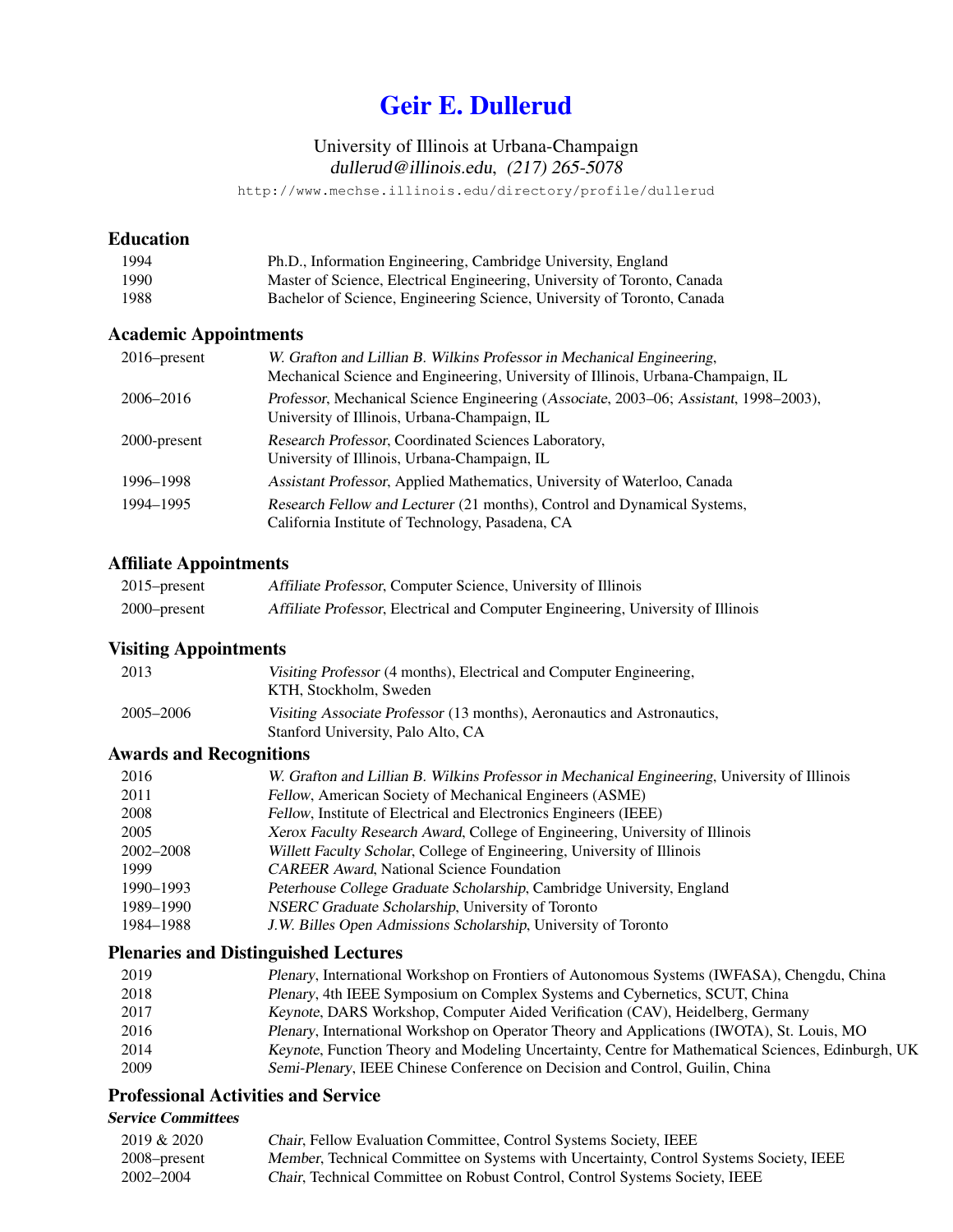#### *dates suppressed on following awards committees:*

Vice Chair, Fellow Evaluation Committee, Control Systems Society, IEEE Member (2 years), Fellow Evaluation Committee, Control Systems Society, IEEE Member, Best Paper Award Committee, ACM/IEEE International Conference on Cyber-Physical Systems Member, Best Student Paper Prize Award Committee, IEEE Control and Decision Conference Member, Awards Committee, IEEE Chinese Control and Decision Conference Member, Ruberti Young Researcher Prize Selection Committee, Control Systems Society, IEEE (recused due to nominations from UIUC.)

#### Journal Editorial Boards

| $2020$ -present | Associate Editor, Journal of Optimization Theory and Applications (JOTA) |
|-----------------|--------------------------------------------------------------------------|
| $2015$ -present | Associate Editor, SIAM Journal of Control and Optimization (SICON)       |
| $2011 - 2013$   | Associate Editor, IEEE Transactions on Automatic Control (TAC)           |
| 1998–2009       | Associate Editor, Systems & Control Letters                              |
| 1999–2002       | Associate Editor, Automatica                                             |

#### Conference Editorial Boards

| 2018 | Program Committee, ACM/IEEE International Conference on Cyber-Physical Systems (ICCPS)             |
|------|----------------------------------------------------------------------------------------------------|
| 2017 | Program Committee, ACM/IEEE International Conference on Cyber-Physical Systems (ICCPS)             |
| 2016 | Program Committee, IEEE Conference on Decision and Control (CDC)                                   |
| 2016 | Program Committee, ACM/IEEE International Conference on Cyber-Physical Systems (ICCPS)             |
| 2013 | Program Committee, IEEE Conference on Decision and Control (CDC)                                   |
| 2011 | Program Committee, IEEE Conference on Decision and Control (CDC), with European Control Conference |
| 2011 | Program Committee, Hybrid Systems: Control and Compution (HSCC)                                    |
| 2011 | Program Committee, IEEE Multi-Conference on Systems and Control                                    |
| 2010 | Program Committee, IEEE Chinese Control and Decision Conference (CCDC)                             |
| 2010 | Program Committee, IEEE Conference on Decision and Control (CDC)                                   |
| 2009 | Program Committee, IEEE Chinese Control and Decision Conference (CCDC)                             |
| 2008 | Program Committee, IEEE Conference on Decision and Control (CDC)                                   |
| 2007 | Program Committee, ConCom                                                                          |
| 2006 | Program Committee, IEEE Conference on Decision and Control (CDC)                                   |
| 2005 | Program Committee, European Control Conference (ECC)                                               |
| 2004 | Program Committee, SICE Annual Conference                                                          |
|      |                                                                                                    |

## Conference and Workshop Organization

| 2019        | General Chair, IFAC Workshop on Distributed Estimation & Control in Networked Systems (NECSYS)  |
|-------------|-------------------------------------------------------------------------------------------------|
| 2016        | Organizer, Science of Security for Cyber-Physical Systems Workshop, Cyber-Physical Systems Week |
| 2015        | Vice-Chair for Invited Sessions, American Control Conference (ACC)                              |
| 2012        | Session Organizer, Initiative for Mathematical Sciences and Engineering, University of Illinois |
| 2004 & 2005 | General Co-Chair, Allerton Conference                                                           |
| 2001        | Organizer, Networked Control I & II, IEEE Conference on Decision and Control (CDC)              |
|             |                                                                                                 |

#### Proposal Review (dates suppressed)

Proposal Reviewer, Electrical and Communication Systems Division, National Science Foundation Proposal Review panel, Information Technology Research Initiative, National Science Foundation Proposal Review panel, Civil and Mechanical Systems Division, National Science Foundation Proposal Reviewer, Electrical and Communications Systems Division, National Science Foundation Proposal Review Panel, Electrical and Communications Systems Division, National Science Foundation Proposal Reviewer, Australian Research Council Proposal Reviewer, Dynamics and Control Program, Air Force Office of Scientific Research CAREER Award Proposal Review Panel, Electrical and Communications Systems Division, National Science Foundation Proposal Review Panel, Control Systems Program, Civil and Mechanical Systems Division, National Science Foundation Proposal Reviewer, Dynamics and Control Program, Air Force Office of Scientific Research Proposal Reviewer, Netherlands Organisation for Scientific Research Proposal Reviewer, Israel Science Foundation CAREER Award Review Panel, Control Systems Program, Civil and Mechanical Systems Division, National Science Foundation Proposal Review Panel, Cyberphysical Systems Program, National Science Foundation Proposal Review Panel, Cyberphysical Systems Program, National Science Foundation Proposal Reviewer, Dynamics and Control Program, Air Force Office of Scientific Research Research Topics Panel, Cooperative Autonomy and Autonomous Systems Workshop, DARPA Proposal Reviewer Young Investigator Program(YIP), Dynamics and Control Program, Air Force Office of Scientific Research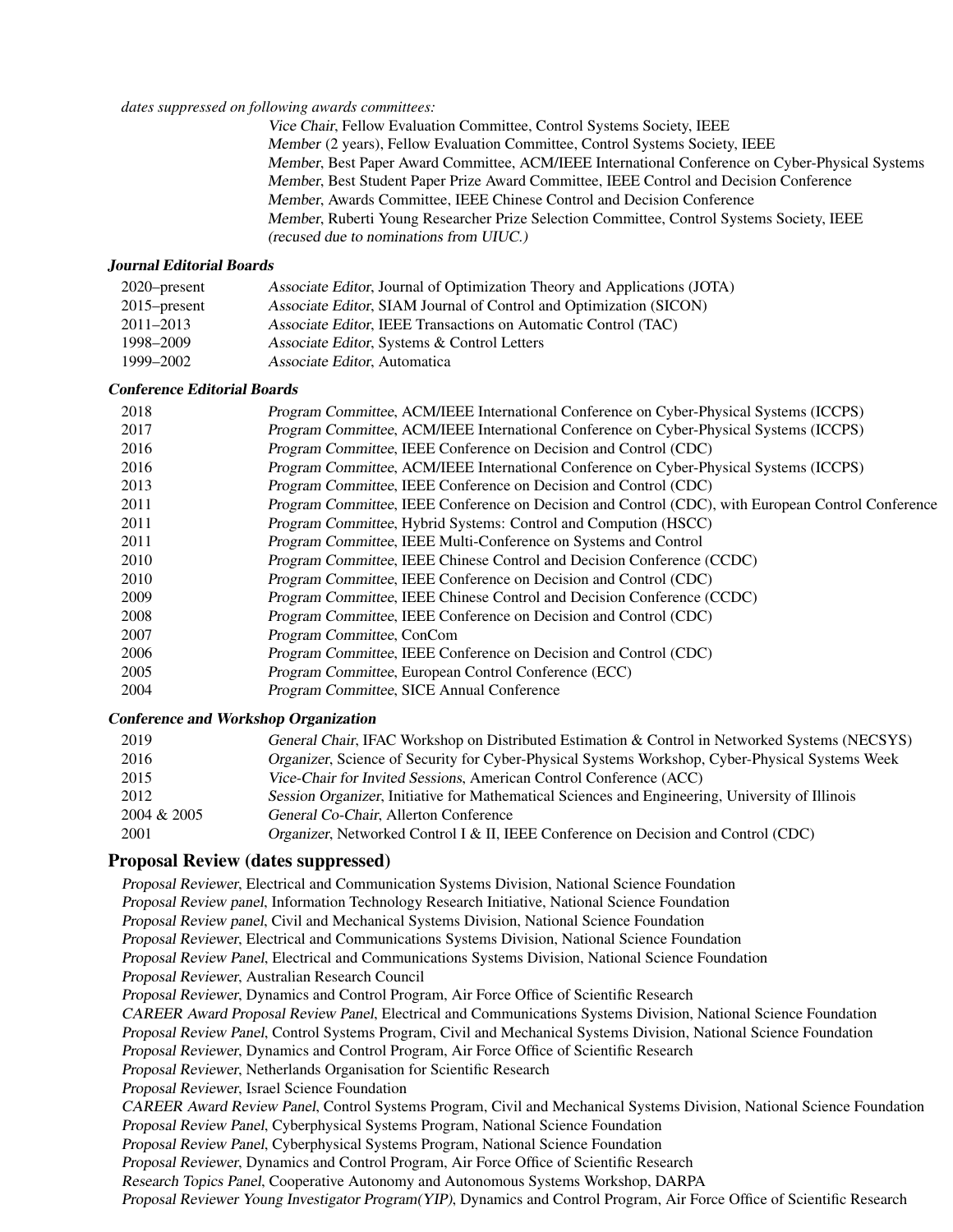Proposal Reviewer Young Investigator Program(YIP), Dynamics and Control Program, Air Force Office of Scientific Research Proposal Reviewer, Junior and Senior Research Fellowships Program, Freiburg Institute for Advanced Studies CAREER Award Proposal Review Panel, Cyber-Physical Systems, National Science Foundation Reviewer, Young Investigator Program(YIP), Dynamics and Control Program, Air Force Office of Scientific Research Proposal Reviewer, Dynamics and Control Program, Air Force Office of Scientific Research CAREER Award Proposal Review Panel, Cyber-Physical Systems, National Science Foundation Proposal Reviewer, Israel Science Foundation Proposal Reviewer Young Investigator Program(YIP), Dynamics and Control Program, Air Force Office of Scientific Research Proposal Reviewer, European Research Council (ERC) Proposal Reviewer, Israel Science Foundation

## Invited Lectures

| 2022 | UC San Diego (forthcoming); POSTECH, Korea (forthcoming)                                                                                                                                                                     |
|------|------------------------------------------------------------------------------------------------------------------------------------------------------------------------------------------------------------------------------|
| 2020 | Semiautonomous, UC Berkeley; Forum on Robotics & Control Engineering (FoRCE);                                                                                                                                                |
|      | Carnegie Mellon University (Formal Methods in Mathematics)                                                                                                                                                                   |
| 2019 | University of Minnesota; University of Texas, Austin                                                                                                                                                                         |
| 2018 | University of Southern California; National University of Taiwan                                                                                                                                                             |
| 2017 | University of California, Los Angeles; Tsinghua University; Guangdong University of Technology;<br>University of Louvain; Georgia Institute of Technology; University of Southern California;<br>Carnegie Mellon University; |
| 2015 | University of Texas, Dallas; International Centre for the Mathematical Sciences, Edinburgh                                                                                                                                   |
| 2014 | Jet Propulsion Laboratory; University of Illinois                                                                                                                                                                            |
| 2013 | Cambridge University; IMDEA Institute of Technology, Madrid; KTH, Stockholm                                                                                                                                                  |
| 2012 | Boston University; University of California, Santa Barbara                                                                                                                                                                   |
| 2011 | Virginia Institute of Technology                                                                                                                                                                                             |
| 2010 | Delft Institute of Technology; University of Stuttgart; University of Florida                                                                                                                                                |
| 2009 | NTNU, Trondheim; ETH, Zurich; Notre Dame University; Illinois Institute of Technlogy                                                                                                                                         |
| 2008 | University of California, San Diego; University of Maryland; University of Minnesota;<br>University of California, Santa Cruz                                                                                                |
| 2007 | <b>Lund University</b>                                                                                                                                                                                                       |
| 2006 | California Institute of Technology; Massachusetts Institute of Technology; Xerox PARC;                                                                                                                                       |
|      | University of Pennsylvania; KTH, Stockholm; University of California, Los Angeles;                                                                                                                                           |
|      | Cal Poly, San Luis Obispo; University of California, Santa Barbara                                                                                                                                                           |
| 2005 | Stanford University; University of California, Berkeley; ETH, Zurich; University of Michigan                                                                                                                                 |
| 2004 | University of Toronto                                                                                                                                                                                                        |
| 2002 | Massachusetts Institute of Technology; Wright-Patterson AFB; Honeywell Research, Minneapolis;                                                                                                                                |
|      | University of Minnesota; Eglin AFB                                                                                                                                                                                           |
| 2001 | Cornell University                                                                                                                                                                                                           |
| 2000 | Lund University; NTNU, Trondheim                                                                                                                                                                                             |
| 1999 | University of Pittsburgh; Iowa State University; Carnegie Mellon University                                                                                                                                                  |
| 1998 | Pennsylvania State University, University of Pittsburgh, University of Illinois                                                                                                                                              |
| 1997 | University of Waterloo                                                                                                                                                                                                       |
| 1996 | Queens University; McMaster University                                                                                                                                                                                       |
| 1995 | California Institute of Technology                                                                                                                                                                                           |
| 1994 | Imperial College; University of Alberta                                                                                                                                                                                      |
| 1993 | Stanford University; Johns Hopkins University; University of Bremen; Iowa State University                                                                                                                                   |
| 1991 | University of California, Santa Barbara                                                                                                                                                                                      |

# Academic Service

## University Level

| 2012–2015 | Faculty Senate, University of Illinois                                                           |
|-----------|--------------------------------------------------------------------------------------------------|
| 2012–2015 | Co-Director, Initiative for Mathematical Sciences and Engineering (IMSE), University of Illinios |

## College Level

| 2019–2020       | Chair, Head Search Committee, Industrial and Enterprise Systems Engineering, University of Illinois |
|-----------------|-----------------------------------------------------------------------------------------------------|
| 2019–2020       | <i>Chair</i> , Endowed Appointments Committee, University of Illinois                               |
| $2018$ -present | Director, Center for Autonomy, University of Illinois                                               |
| 2018            | Member, Executive Associate Dean Search Committee, University of Illinois                           |
| 2018–2019       | Member, College Grievance Committee, University of Illinois                                         |
| $2018$ -present | Member, GEBI Faculty Recruitment Committee, University of Illinois                                  |
| 2017-2019       | Member, Endowed Appointments Committee, University of Illinois                                      |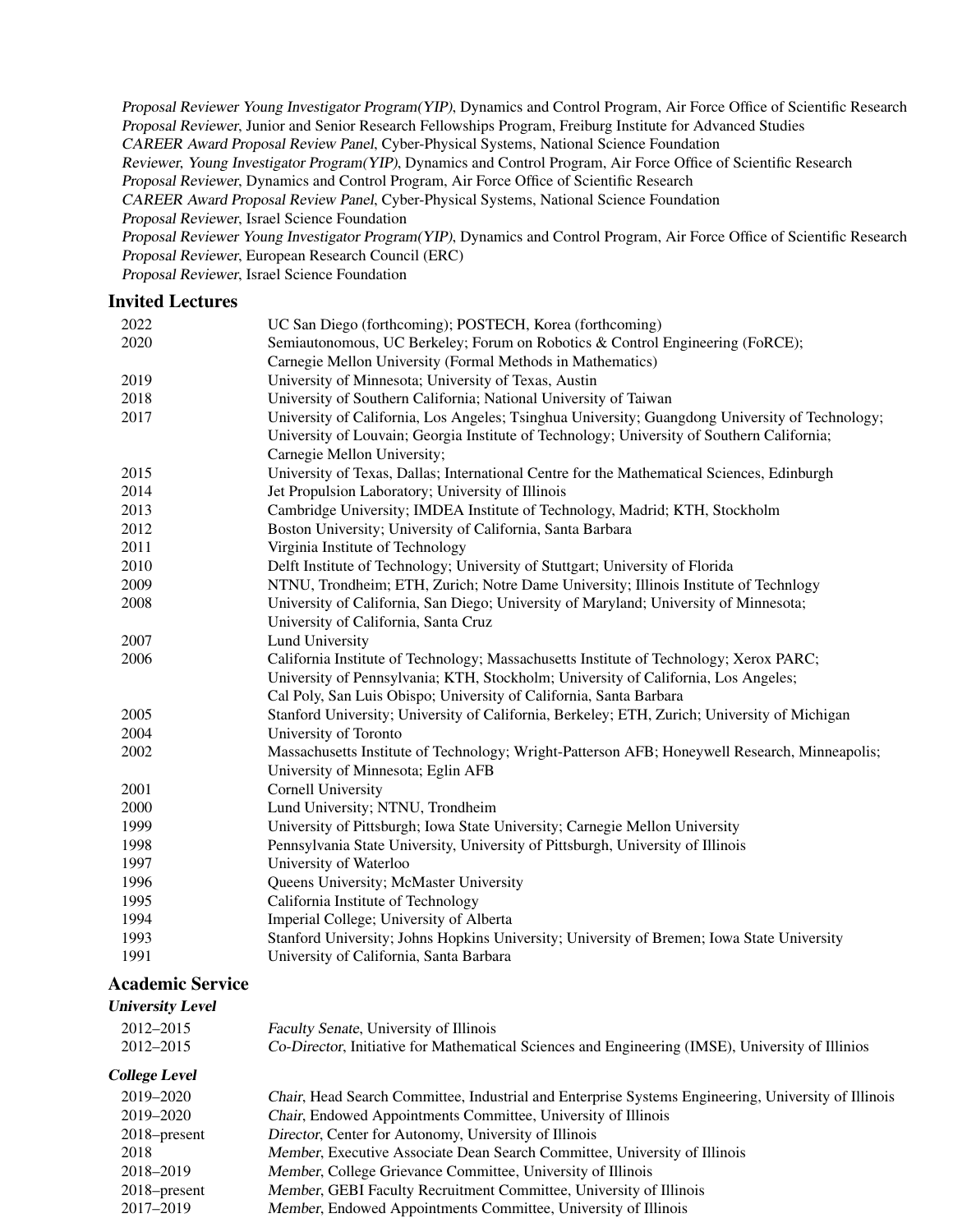| 2016<br>2014<br>2011<br>2007-2010<br>2010<br>2009<br>2009<br>2007<br>2006<br>2004-2005                                                                                                                                                                                                                     | Member, College Executive Committee, University of Illinois<br>Chair, Ad Hoc Committee on Tenure Appeal Case, University of Illinois<br>Member, Coordinated Science Laboratory (CSL) Director Search Committee, University of Illinois<br>Chair, Course Review Subcommittee for ECE521, University of Illinois<br>Member, College Executive Committee, University of Illinois<br>Member, Subcommittee on Systems Engineering Program, University of Illinois<br>Chair, Subcommittee on Other Standing Committees, University of Illinois<br>Member, Ad-hoc College Budget Committee, University of Illinois<br>Master of Ceremonies, Order of the Engineer, University of Illinois<br>Member, Executive Subcommittee on Research Policy, University of Illinois                                                                                                                                                                                                                                                                                                                                                                                                                                                                                                                                                                                                                                                                                                                                                                                                                                                                                                                                                                                                                                                                                                                                                                                                                                                                                               |
|------------------------------------------------------------------------------------------------------------------------------------------------------------------------------------------------------------------------------------------------------------------------------------------------------------|---------------------------------------------------------------------------------------------------------------------------------------------------------------------------------------------------------------------------------------------------------------------------------------------------------------------------------------------------------------------------------------------------------------------------------------------------------------------------------------------------------------------------------------------------------------------------------------------------------------------------------------------------------------------------------------------------------------------------------------------------------------------------------------------------------------------------------------------------------------------------------------------------------------------------------------------------------------------------------------------------------------------------------------------------------------------------------------------------------------------------------------------------------------------------------------------------------------------------------------------------------------------------------------------------------------------------------------------------------------------------------------------------------------------------------------------------------------------------------------------------------------------------------------------------------------------------------------------------------------------------------------------------------------------------------------------------------------------------------------------------------------------------------------------------------------------------------------------------------------------------------------------------------------------------------------------------------------------------------------------------------------------------------------------------------------|
|                                                                                                                                                                                                                                                                                                            |                                                                                                                                                                                                                                                                                                                                                                                                                                                                                                                                                                                                                                                                                                                                                                                                                                                                                                                                                                                                                                                                                                                                                                                                                                                                                                                                                                                                                                                                                                                                                                                                                                                                                                                                                                                                                                                                                                                                                                                                                                                               |
|                                                                                                                                                                                                                                                                                                            |                                                                                                                                                                                                                                                                                                                                                                                                                                                                                                                                                                                                                                                                                                                                                                                                                                                                                                                                                                                                                                                                                                                                                                                                                                                                                                                                                                                                                                                                                                                                                                                                                                                                                                                                                                                                                                                                                                                                                                                                                                                               |
|                                                                                                                                                                                                                                                                                                            |                                                                                                                                                                                                                                                                                                                                                                                                                                                                                                                                                                                                                                                                                                                                                                                                                                                                                                                                                                                                                                                                                                                                                                                                                                                                                                                                                                                                                                                                                                                                                                                                                                                                                                                                                                                                                                                                                                                                                                                                                                                               |
|                                                                                                                                                                                                                                                                                                            |                                                                                                                                                                                                                                                                                                                                                                                                                                                                                                                                                                                                                                                                                                                                                                                                                                                                                                                                                                                                                                                                                                                                                                                                                                                                                                                                                                                                                                                                                                                                                                                                                                                                                                                                                                                                                                                                                                                                                                                                                                                               |
|                                                                                                                                                                                                                                                                                                            |                                                                                                                                                                                                                                                                                                                                                                                                                                                                                                                                                                                                                                                                                                                                                                                                                                                                                                                                                                                                                                                                                                                                                                                                                                                                                                                                                                                                                                                                                                                                                                                                                                                                                                                                                                                                                                                                                                                                                                                                                                                               |
|                                                                                                                                                                                                                                                                                                            |                                                                                                                                                                                                                                                                                                                                                                                                                                                                                                                                                                                                                                                                                                                                                                                                                                                                                                                                                                                                                                                                                                                                                                                                                                                                                                                                                                                                                                                                                                                                                                                                                                                                                                                                                                                                                                                                                                                                                                                                                                                               |
|                                                                                                                                                                                                                                                                                                            |                                                                                                                                                                                                                                                                                                                                                                                                                                                                                                                                                                                                                                                                                                                                                                                                                                                                                                                                                                                                                                                                                                                                                                                                                                                                                                                                                                                                                                                                                                                                                                                                                                                                                                                                                                                                                                                                                                                                                                                                                                                               |
|                                                                                                                                                                                                                                                                                                            |                                                                                                                                                                                                                                                                                                                                                                                                                                                                                                                                                                                                                                                                                                                                                                                                                                                                                                                                                                                                                                                                                                                                                                                                                                                                                                                                                                                                                                                                                                                                                                                                                                                                                                                                                                                                                                                                                                                                                                                                                                                               |
|                                                                                                                                                                                                                                                                                                            |                                                                                                                                                                                                                                                                                                                                                                                                                                                                                                                                                                                                                                                                                                                                                                                                                                                                                                                                                                                                                                                                                                                                                                                                                                                                                                                                                                                                                                                                                                                                                                                                                                                                                                                                                                                                                                                                                                                                                                                                                                                               |
|                                                                                                                                                                                                                                                                                                            | Member, Head Search Committee, Mechanical and Industrial Engineering, University of Illinois                                                                                                                                                                                                                                                                                                                                                                                                                                                                                                                                                                                                                                                                                                                                                                                                                                                                                                                                                                                                                                                                                                                                                                                                                                                                                                                                                                                                                                                                                                                                                                                                                                                                                                                                                                                                                                                                                                                                                                  |
| <b>Department Level</b>                                                                                                                                                                                                                                                                                    |                                                                                                                                                                                                                                                                                                                                                                                                                                                                                                                                                                                                                                                                                                                                                                                                                                                                                                                                                                                                                                                                                                                                                                                                                                                                                                                                                                                                                                                                                                                                                                                                                                                                                                                                                                                                                                                                                                                                                                                                                                                               |
| 2019-2020                                                                                                                                                                                                                                                                                                  | Chair, Subcommittee on AI and Autonomous Systems, ECE Faculty Search, University of Illinois                                                                                                                                                                                                                                                                                                                                                                                                                                                                                                                                                                                                                                                                                                                                                                                                                                                                                                                                                                                                                                                                                                                                                                                                                                                                                                                                                                                                                                                                                                                                                                                                                                                                                                                                                                                                                                                                                                                                                                  |
| 2019-2020                                                                                                                                                                                                                                                                                                  | Member, Promotions and Tenure Committee, MechSE, University of Illinois                                                                                                                                                                                                                                                                                                                                                                                                                                                                                                                                                                                                                                                                                                                                                                                                                                                                                                                                                                                                                                                                                                                                                                                                                                                                                                                                                                                                                                                                                                                                                                                                                                                                                                                                                                                                                                                                                                                                                                                       |
| 2019–2020                                                                                                                                                                                                                                                                                                  | Member, Off-road Vehicles, ABE Faculty Search Committee, University of Illinois                                                                                                                                                                                                                                                                                                                                                                                                                                                                                                                                                                                                                                                                                                                                                                                                                                                                                                                                                                                                                                                                                                                                                                                                                                                                                                                                                                                                                                                                                                                                                                                                                                                                                                                                                                                                                                                                                                                                                                               |
| 2017                                                                                                                                                                                                                                                                                                       | Chair, CSL Studio Grand Opening Committee, Coordinated Science Laboratory, University of Illinois                                                                                                                                                                                                                                                                                                                                                                                                                                                                                                                                                                                                                                                                                                                                                                                                                                                                                                                                                                                                                                                                                                                                                                                                                                                                                                                                                                                                                                                                                                                                                                                                                                                                                                                                                                                                                                                                                                                                                             |
| 2016–present                                                                                                                                                                                                                                                                                               | Diversity Officer, MechSE, University of Illinois                                                                                                                                                                                                                                                                                                                                                                                                                                                                                                                                                                                                                                                                                                                                                                                                                                                                                                                                                                                                                                                                                                                                                                                                                                                                                                                                                                                                                                                                                                                                                                                                                                                                                                                                                                                                                                                                                                                                                                                                             |
|                                                                                                                                                                                                                                                                                                            |                                                                                                                                                                                                                                                                                                                                                                                                                                                                                                                                                                                                                                                                                                                                                                                                                                                                                                                                                                                                                                                                                                                                                                                                                                                                                                                                                                                                                                                                                                                                                                                                                                                                                                                                                                                                                                                                                                                                                                                                                                                               |
|                                                                                                                                                                                                                                                                                                            |                                                                                                                                                                                                                                                                                                                                                                                                                                                                                                                                                                                                                                                                                                                                                                                                                                                                                                                                                                                                                                                                                                                                                                                                                                                                                                                                                                                                                                                                                                                                                                                                                                                                                                                                                                                                                                                                                                                                                                                                                                                               |
|                                                                                                                                                                                                                                                                                                            |                                                                                                                                                                                                                                                                                                                                                                                                                                                                                                                                                                                                                                                                                                                                                                                                                                                                                                                                                                                                                                                                                                                                                                                                                                                                                                                                                                                                                                                                                                                                                                                                                                                                                                                                                                                                                                                                                                                                                                                                                                                               |
|                                                                                                                                                                                                                                                                                                            |                                                                                                                                                                                                                                                                                                                                                                                                                                                                                                                                                                                                                                                                                                                                                                                                                                                                                                                                                                                                                                                                                                                                                                                                                                                                                                                                                                                                                                                                                                                                                                                                                                                                                                                                                                                                                                                                                                                                                                                                                                                               |
|                                                                                                                                                                                                                                                                                                            |                                                                                                                                                                                                                                                                                                                                                                                                                                                                                                                                                                                                                                                                                                                                                                                                                                                                                                                                                                                                                                                                                                                                                                                                                                                                                                                                                                                                                                                                                                                                                                                                                                                                                                                                                                                                                                                                                                                                                                                                                                                               |
|                                                                                                                                                                                                                                                                                                            |                                                                                                                                                                                                                                                                                                                                                                                                                                                                                                                                                                                                                                                                                                                                                                                                                                                                                                                                                                                                                                                                                                                                                                                                                                                                                                                                                                                                                                                                                                                                                                                                                                                                                                                                                                                                                                                                                                                                                                                                                                                               |
|                                                                                                                                                                                                                                                                                                            |                                                                                                                                                                                                                                                                                                                                                                                                                                                                                                                                                                                                                                                                                                                                                                                                                                                                                                                                                                                                                                                                                                                                                                                                                                                                                                                                                                                                                                                                                                                                                                                                                                                                                                                                                                                                                                                                                                                                                                                                                                                               |
|                                                                                                                                                                                                                                                                                                            |                                                                                                                                                                                                                                                                                                                                                                                                                                                                                                                                                                                                                                                                                                                                                                                                                                                                                                                                                                                                                                                                                                                                                                                                                                                                                                                                                                                                                                                                                                                                                                                                                                                                                                                                                                                                                                                                                                                                                                                                                                                               |
|                                                                                                                                                                                                                                                                                                            |                                                                                                                                                                                                                                                                                                                                                                                                                                                                                                                                                                                                                                                                                                                                                                                                                                                                                                                                                                                                                                                                                                                                                                                                                                                                                                                                                                                                                                                                                                                                                                                                                                                                                                                                                                                                                                                                                                                                                                                                                                                               |
|                                                                                                                                                                                                                                                                                                            |                                                                                                                                                                                                                                                                                                                                                                                                                                                                                                                                                                                                                                                                                                                                                                                                                                                                                                                                                                                                                                                                                                                                                                                                                                                                                                                                                                                                                                                                                                                                                                                                                                                                                                                                                                                                                                                                                                                                                                                                                                                               |
|                                                                                                                                                                                                                                                                                                            |                                                                                                                                                                                                                                                                                                                                                                                                                                                                                                                                                                                                                                                                                                                                                                                                                                                                                                                                                                                                                                                                                                                                                                                                                                                                                                                                                                                                                                                                                                                                                                                                                                                                                                                                                                                                                                                                                                                                                                                                                                                               |
|                                                                                                                                                                                                                                                                                                            |                                                                                                                                                                                                                                                                                                                                                                                                                                                                                                                                                                                                                                                                                                                                                                                                                                                                                                                                                                                                                                                                                                                                                                                                                                                                                                                                                                                                                                                                                                                                                                                                                                                                                                                                                                                                                                                                                                                                                                                                                                                               |
|                                                                                                                                                                                                                                                                                                            |                                                                                                                                                                                                                                                                                                                                                                                                                                                                                                                                                                                                                                                                                                                                                                                                                                                                                                                                                                                                                                                                                                                                                                                                                                                                                                                                                                                                                                                                                                                                                                                                                                                                                                                                                                                                                                                                                                                                                                                                                                                               |
|                                                                                                                                                                                                                                                                                                            |                                                                                                                                                                                                                                                                                                                                                                                                                                                                                                                                                                                                                                                                                                                                                                                                                                                                                                                                                                                                                                                                                                                                                                                                                                                                                                                                                                                                                                                                                                                                                                                                                                                                                                                                                                                                                                                                                                                                                                                                                                                               |
|                                                                                                                                                                                                                                                                                                            |                                                                                                                                                                                                                                                                                                                                                                                                                                                                                                                                                                                                                                                                                                                                                                                                                                                                                                                                                                                                                                                                                                                                                                                                                                                                                                                                                                                                                                                                                                                                                                                                                                                                                                                                                                                                                                                                                                                                                                                                                                                               |
|                                                                                                                                                                                                                                                                                                            |                                                                                                                                                                                                                                                                                                                                                                                                                                                                                                                                                                                                                                                                                                                                                                                                                                                                                                                                                                                                                                                                                                                                                                                                                                                                                                                                                                                                                                                                                                                                                                                                                                                                                                                                                                                                                                                                                                                                                                                                                                                               |
|                                                                                                                                                                                                                                                                                                            |                                                                                                                                                                                                                                                                                                                                                                                                                                                                                                                                                                                                                                                                                                                                                                                                                                                                                                                                                                                                                                                                                                                                                                                                                                                                                                                                                                                                                                                                                                                                                                                                                                                                                                                                                                                                                                                                                                                                                                                                                                                               |
|                                                                                                                                                                                                                                                                                                            |                                                                                                                                                                                                                                                                                                                                                                                                                                                                                                                                                                                                                                                                                                                                                                                                                                                                                                                                                                                                                                                                                                                                                                                                                                                                                                                                                                                                                                                                                                                                                                                                                                                                                                                                                                                                                                                                                                                                                                                                                                                               |
|                                                                                                                                                                                                                                                                                                            |                                                                                                                                                                                                                                                                                                                                                                                                                                                                                                                                                                                                                                                                                                                                                                                                                                                                                                                                                                                                                                                                                                                                                                                                                                                                                                                                                                                                                                                                                                                                                                                                                                                                                                                                                                                                                                                                                                                                                                                                                                                               |
|                                                                                                                                                                                                                                                                                                            |                                                                                                                                                                                                                                                                                                                                                                                                                                                                                                                                                                                                                                                                                                                                                                                                                                                                                                                                                                                                                                                                                                                                                                                                                                                                                                                                                                                                                                                                                                                                                                                                                                                                                                                                                                                                                                                                                                                                                                                                                                                               |
|                                                                                                                                                                                                                                                                                                            |                                                                                                                                                                                                                                                                                                                                                                                                                                                                                                                                                                                                                                                                                                                                                                                                                                                                                                                                                                                                                                                                                                                                                                                                                                                                                                                                                                                                                                                                                                                                                                                                                                                                                                                                                                                                                                                                                                                                                                                                                                                               |
|                                                                                                                                                                                                                                                                                                            |                                                                                                                                                                                                                                                                                                                                                                                                                                                                                                                                                                                                                                                                                                                                                                                                                                                                                                                                                                                                                                                                                                                                                                                                                                                                                                                                                                                                                                                                                                                                                                                                                                                                                                                                                                                                                                                                                                                                                                                                                                                               |
|                                                                                                                                                                                                                                                                                                            |                                                                                                                                                                                                                                                                                                                                                                                                                                                                                                                                                                                                                                                                                                                                                                                                                                                                                                                                                                                                                                                                                                                                                                                                                                                                                                                                                                                                                                                                                                                                                                                                                                                                                                                                                                                                                                                                                                                                                                                                                                                               |
|                                                                                                                                                                                                                                                                                                            |                                                                                                                                                                                                                                                                                                                                                                                                                                                                                                                                                                                                                                                                                                                                                                                                                                                                                                                                                                                                                                                                                                                                                                                                                                                                                                                                                                                                                                                                                                                                                                                                                                                                                                                                                                                                                                                                                                                                                                                                                                                               |
|                                                                                                                                                                                                                                                                                                            | Member, Seminar Committee, MechSE, University of Illinois                                                                                                                                                                                                                                                                                                                                                                                                                                                                                                                                                                                                                                                                                                                                                                                                                                                                                                                                                                                                                                                                                                                                                                                                                                                                                                                                                                                                                                                                                                                                                                                                                                                                                                                                                                                                                                                                                                                                                                                                     |
| 2016<br>2015<br>2014-present<br>2013-present<br>2013-present<br>2013-2019<br>2012-2014<br>$2011$ -present<br>2011-2012<br>2011<br>2010-2011<br>2008-2010<br>2008-2009<br>2008-2009<br>2007-2008<br>2007-2008<br>2007-2008<br>2007<br>2006-2009<br>2004–2005<br>2004<br>2002-2009<br>2001-2003<br>2001-2002 | Chair, Ad-Hoc Committee on Specialized Faculty, MechSE, University of Illinois<br>Chair, Service Awards Committee, Coordinated Science Laboratory, University of Illinois<br>Member, Faculty Recruiting Committee, MechSE, University of Illinois<br>Member, Policy and Planning Committee, Coordinated Science Laboratory, University of Illinois<br>Member, Graduate Programs Committee, MechSE, University of Illinois<br>Member, Policy and Planning Committee, Coordinated Science Laboratory, University of Illinois<br>Chair, CSL Build-Out Committee, Coordinated Science Laboratory, University of Illinois<br>Director, Decision and Control Lab (22 faculty), Coordinated Science Laboratory, University of Illinois<br>Member, Undergraduate Programs Committee, MechSE, University of Illinois<br>Member, Research Coordinator Search Committee, Coordinated Science Laboratory, University of Illinois<br>Member, Promotions and Tenure Committee, MechSE, University of Illinois<br>Chair, Promotions and Tenure Committee, MechSE, University of Illinois<br>Member, Ad Hoc Committee on Course Offerings, MechSE, University of Illinois<br>Convenor(Chair), Policy and Planning Committee, Coordinated Science Laboratory, University of Illinois<br>Member, Ad Hoc Strategic Planning Committee, MechSE, University of Illinois<br>Member, Faculty Recruiting Committee, Aerospace Engineering, University of Illinois<br>Member, Promotions and Tenure Committee, MechSE, University of Illinois<br>Chair, Ad Hoc Capricious Grading Committee, MechSE, University of Illinois<br>Member, Advisory Committee, MechSE, University of Illinois<br>Member, Faculty Recruiting Committee, Aerospace Engineering, University of Illinois<br>Member, Staff Awards Committee, Coordinated Science Laboratory, University of Illinois<br>Member, Faculty Recruiting Committee, MechSE, University of Illinois<br>Member, Graduate Programs Committee, MechSE, University of Illinois<br>Chair, Advisory Committee, MechSE, University of Illinois |

# Student Advisees

# PhD Theses

| 2023 anticipated | Negin Musavi, Topic: Security in Machine Learning for Control, MechSE, University of Illinois |
|------------------|-----------------------------------------------------------------------------------------------|
| 2023 anticipated | Kuan-Yu Tseng, Topic: Machine Learning and Autonomous Agents, MechSE University of Illinois   |
| 2022 anticipated | Hussein Darir, Topic: Anonymity in Cyber-Physical Systems, MechSE, University of Illinois     |
| 2022 anticipated | Darioush Esfahani, Topic: Machine Learning for Robustness, MechSE, University of Illinois     |
| 2021             | Joao Jansch-Porto, "Learning and Decentralized Control in Linear Switched Systems",           |
|                  | MechSE, University of Illinois (placement: autonomy group, Qualcomm)                          |
| 2018             | Yu Wang, "Verification of Temporal Logic Specification of Stochastic Hybrid Systems",         |
|                  | MechSE, University of Illinois (placement: assistant professor, MAE, U. Florida)              |
| 2018             | Peter Maginnis (co-advised), "Variance-reduced simulation of lattice Markov chains",          |
|                  | MechSE, University of Illinois (placement: associate, Chicago Trading Company)                |
| 2018             | Raymond Essick, "Receding-Horizon Switched Linear System Design: A Semidefinite Programming   |
|                  | Approach with Distributed Computation", MechSE, University of Illinois                        |
|                  | (placement: teaching professor, Georgetown University)                                        |
| 2015             | Seungho Lee, "Model Predictive Control Approach to Multiplayer Min-Max Differential Games",   |
|                  | MechSE, University of Illinois, (placement: Nvidia, CA)                                       |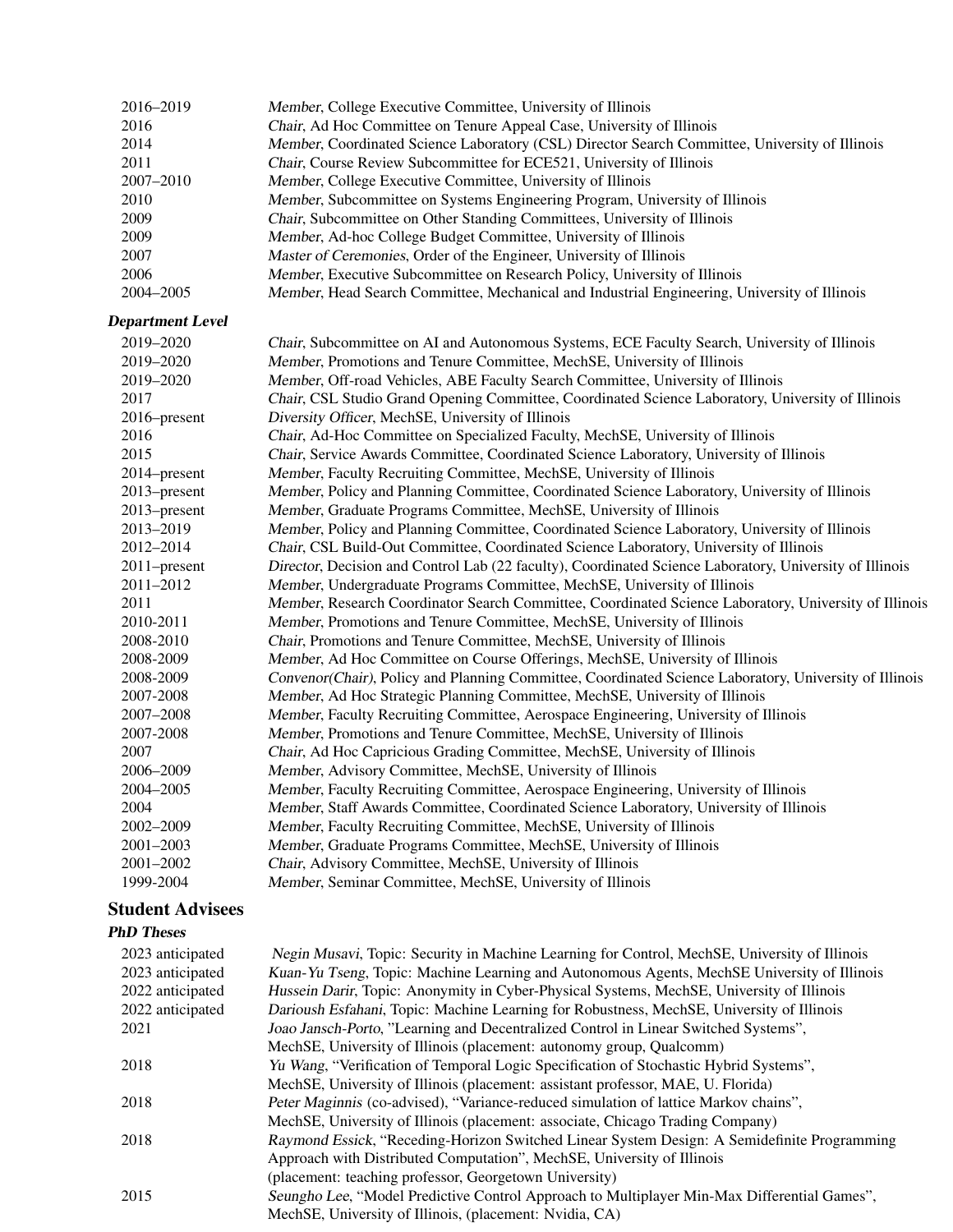| 2014 | Anshuman Mishra, "Team Decision Theory of Switched Static and Dynamic Systems",                 |  |  |
|------|-------------------------------------------------------------------------------------------------|--|--|
|      | (received Outstanding Mechanical Engineering PhD in MechSE Award, 2014),                        |  |  |
|      | MechSE, University of Illinois, (placement: Apple, CA)                                          |  |  |
| 2009 | Vladimer Vladimerou (co-advised), "Specifications for Decidable Hybrid Automata and Games",     |  |  |
|      | ECE, University of Illinois, (placement: Toyota Research, MI)                                   |  |  |
| 2008 | Chun Zhang, "Centralized and Decentralized Control with Limited Information",                   |  |  |
|      | ECE, University of Illinois, (placement: Cisco, CA)                                             |  |  |
| 2007 | Lei Ying (co-advised), "Communication in Large Wireless Networks",                              |  |  |
|      | ECE, University of Illinois, (placement: tenured full professor, University of Michigan)        |  |  |
| 2007 | Zhe Di, "Control with Structural Constraints: Theory and Implementation",                       |  |  |
|      | MechSE, University of Illinois, (placement: vice-president, Citibank, NY)                       |  |  |
| 2005 | Mazen Farhood, "A Semidefinite Programming Approach for Control of Systems Along Trajectories", |  |  |
|      | MechSE, University of Illinois, (placement: tenured, Virginia Tech, VA)                         |  |  |
| 2005 | Andrew Stubbs, "Estimation and Control of Autonomous Vehicles over Networks".                   |  |  |
|      | MechSE, University of Illinois, (placement: Amazon Robotics, WA)                                |  |  |
|      |                                                                                                 |  |  |

# Master's Theses

| 2021 | Derek King, "GridsSLAM on the Raptor Autonomous Vehicle", ECE, University of Illinois<br>(placement: Co-founder, Fetch Robotics) |
|------|----------------------------------------------------------------------------------------------------------------------------------|
| 2021 | Nicholas Wright, "Practical Investigations in Robot Localization using Ultra-Wideband Sensors",                                  |
|      | MechSE, University of Illinois (placement: Sandia NL)                                                                            |
| 2019 | Hussein Darir, "Privacy-Preserving Network Congestion Control", MechSE, University of Illinois,                                  |
|      | (placement: PhD student)                                                                                                         |
| 2018 | Judith Hooymans, "Control of Linear Switched Systems Using State Feedback with Saturation Constraints",                          |
|      | ECE, University of Illinois, (placement: officer in US Coast Guard)                                                              |
| 2016 | Joao Jansch-Porto, "Decentralized Control of Linear Switched Systems with Receding Horizon",                                     |
|      | MechSE, University of Illinois, (placement: PhD student)                                                                         |
| 2015 | Bicheng Zhang, "Real-time Aerial Vehicle Detection and Tracking with Depth-Aided Vision Sensing",                                |
|      | MechSE, University of Illinois, (placement: Bloomberg, NY)                                                                       |
| 2015 | Di Fan, "Control of Quad-Rotor UAVs Using Switched-System Synthesis Methods",                                                    |
|      | ECE, University of Illinois, (placement: Microsoft, WA)                                                                          |
| 2014 | Wenjia Zhou, "A Lightweight DSP Framework for OMAP3530 Driven Embedded Devices",                                                 |
|      | ECE, University of Illinois, (placement: Nvidia, CA)                                                                             |
| 2014 | Yu Wang, "Stability of Linear Autonomous Systems under Regular Switching Sequences",                                             |
|      | MechSE, University of Illinois, (placement: PhD student)                                                                         |
| 2013 | Y.J. Yoon, "Hovercraft Path Planning using Dubins Path", MechSE, University of Illinois,                                         |
|      | (placement: AMEL Technologies, HI)                                                                                               |
| 2012 | Sun Yue, "Modeling, Identification and Control of a Quad-Rotor Drone using Low-Resolution Sensing",                              |
|      | MechSE, University of Illinois, (placement: New Holland, MI)                                                                     |
| 2012 | Richard Otap, "Development of a Robotic Testbed Infrastructure with Dynamic Service Discovery",                                  |
|      | ECE, University of Illinois, (placement: Intel, CA)                                                                              |
| 2011 | Peter Maginnis, "Variance Reduction for Poisson and Markov Jump Processes",                                                      |
|      | MechSE, University of Illinois, (placement: PhD student)                                                                         |
| 2011 | Raymond Essick, "A Convex Solution to Receding Horizon Control of Switched Linear Systems",                                      |
|      | MechSE, University of Illinois, (placement: PhD student)                                                                         |
| 2010 | Tyler Lehman (co-advised), "L1 Adaptive Control Augmentation for the X-48B Aircraft",                                            |
|      | MechSE, University of Illinois, (placement: Boeing, PA)                                                                          |
| 2009 | Kan Chen, "Computational Methods for Automata-switched systems",                                                                 |
|      | Aerospace, University of Illinois, (placement: General Electric, Shanghai)                                                       |
| 2009 | Bradley Baillaio, "Multirobot Tethering for Localizaton and Control",                                                            |
|      | ECE, University of Illinois, (placement: General Dynamics, MD)                                                                   |
| 2006 | Troy Becicka, "Onboard Vision System for Real-time Motion Estimation of Autonomous Vehicles",                                    |
|      | ECE, University of Illinois, (placement: Caterpillar, IL)                                                                        |
| 2005 | Michael Frutiger, "Semidefinite Programming in Control of Nonlinear Finite Element Beam Models",                                 |
|      | ECE, University of Illinois, (placement: Garmin Navigation, KS)                                                                  |
| 2005 | Adam Fulford, "Networked Vision System for Autonomous Vehicle Control",                                                          |
|      | MechSE, University of Illinois, (placement: Draper Laboratories, MA)                                                             |
| 2005 | Wesley Thompson, "Design, Modelling, and Control of a Highly Flexible Rotating Beam",                                            |
|      | MechSE, University of Illinois, (placement: MPC Aerospace, IL)                                                                   |
| 2004 | Chun Zhang, "Sampled-Data Control of Interconnected Systems",                                                                    |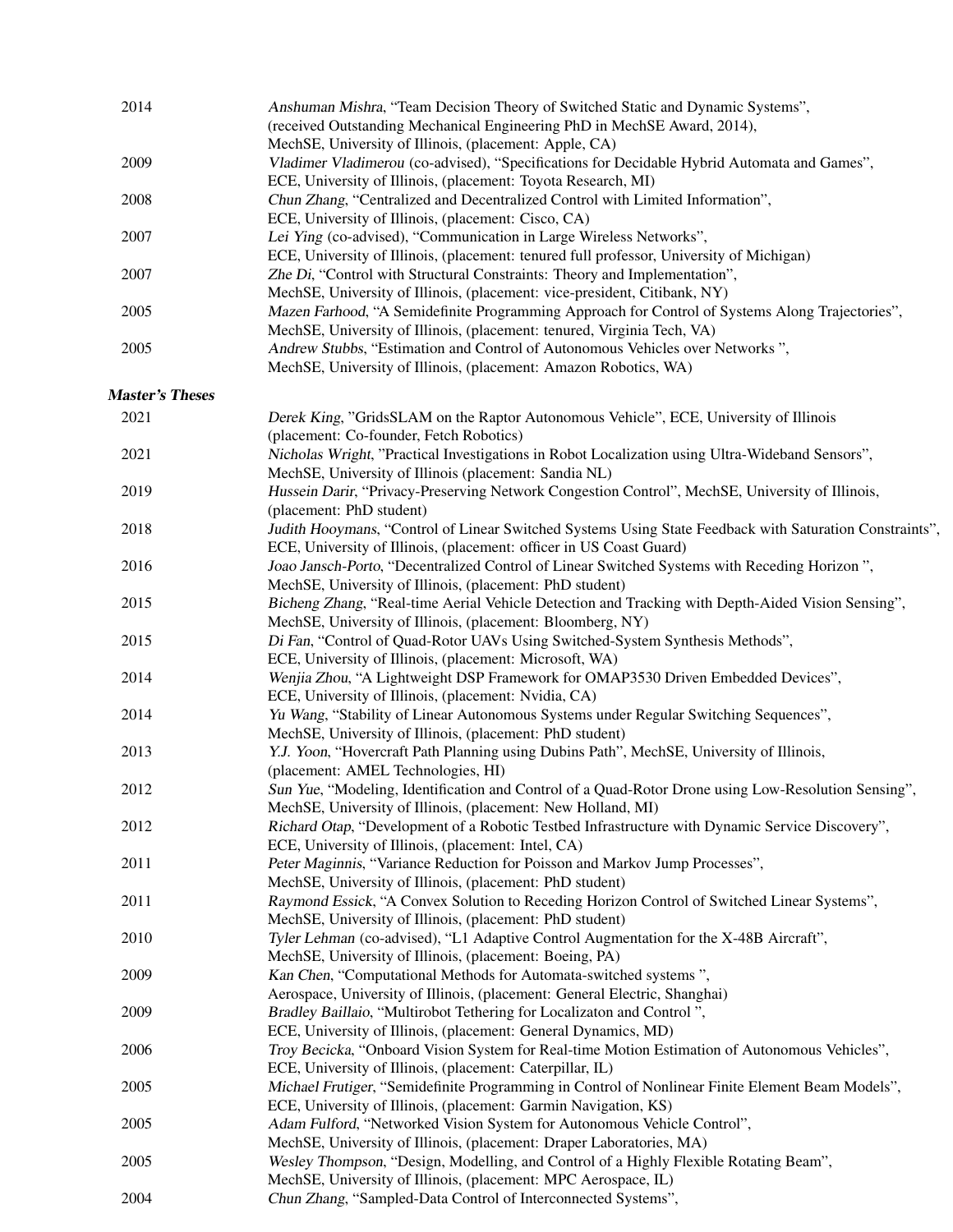|      | MechSE, University of Illinois, (placement: PhD student)                                           |
|------|----------------------------------------------------------------------------------------------------|
| 2004 | Vladimer Vladimerou, "Embedded Computer System for Networked Autonomous Vehicles",                 |
|      | ECE, University of Illinois, (placement: PhD student)                                              |
| 2004 | Jeffrey Strick, "Development of Autonomous Power Management System for Hovercraft Testbed",        |
|      | MechSE, University of Illinois, (placement: General Electric, MA)                                  |
| 2004 | Joel Rubel, "Design and Control of Hovercrafts over a Network",                                    |
|      | MechSE, University of Illinois, (placement: Rolls Royce, IN)                                       |
| 2003 | McAllister Daniel, "Location and Orientation of Crafts Acquired through Edge Detection",           |
|      | MechSE, University of Illinois, (placement: Goodyear, MI)                                          |
| 2003 | Lei Ying, "Global Network Stability with Heterogeneous Time-Delays",                               |
|      | MechSE, University of Illinois, (placement: PhD student)                                           |
| 2003 | Benjamin Yoo, "Real-Time Control of Dynamic Systems with Communication Networks",                  |
|      | MechSE, University of Illinois, (placement: Caterpillar, IL)                                       |
| 2001 | Corey Geise, "Discrete-time LTV H2 Control in the LMI Framework and Computational Considerations", |
|      | MechSE, University of Illinois, (placement: Raytheon, AZ)                                          |
| 2001 | Mazen Farhood, "Control of Nonstationary LPV Systems",                                             |
|      | MechSE, University of Illinois, (placement: PhD student)                                           |
| 1999 | Carol Pirie, "Controller Synthesis for Uncertain Time-Varying Discrete-Time Systems",              |
|      | Applied Mathematics, University of Waterloo, (placement: Ford Motor Company, MI)                   |
| 1997 | Sean Bourdon, "Analysis of Linear Quasi-Time-Invariant Uncertainty in Sampled-Data Systems",       |
|      | Applied Mathematics, University of Waterloo, (placement: Canadian Defense Agency, Canada)          |

## Post-Doctoral Fellows and Visitors

| 2022-2023     | Jian Pan                |
|---------------|-------------------------|
| 2016          | <b>Matthew Philippe</b> |
| 2013-2014     | Jin Zhu                 |
| $2010 - 2012$ | Qing Xu                 |
| $2003 - 2005$ | Ji-Woong Lee            |

## Undergraduate Researchers

| Amelia Gosse, Lyle Regenwetter, Tanitpong Lawphongpanich, Hebron Taylor |
|-------------------------------------------------------------------------|
| Amelia Gosse, Amir Tajbakhsh                                            |
| Sriram Raghu, Amir Tajbakhsh                                            |
| Sanjit Dutta, Brett Glasner, Morgan Aavang                              |
| Sanjit Dutta, Rohan Khanna, Weijia Luo                                  |
| Bicheng Zhang, Weijia Luo, Brandon Gigous, Jingyi Ma                    |
| Bicheng Zhang, Wenjia Zhou, Weijia Luo, Dao Lu                          |
| Yu Wang, Sun Yue, Steven Granda                                         |
| Fawwaz Qayyum                                                           |
| Richard Otap                                                            |
| Daniel McKenna                                                          |
| Pramod Patel                                                            |
| Derek King, Ian Yap, Troy Becicka                                       |
| Andrew Vaughn, Sean Harnish                                             |
|                                                                         |

## External PhD Committee Member

| 2018<br>Mehmet Can Ozparpucu, Mechanical Engineering, ETH, Zurich |  |
|-------------------------------------------------------------------|--|
|-------------------------------------------------------------------|--|

- 2017 Matthew Philippe, Applied Mathematics, University of Louvain
- 2016 Sean Weerakkody, ECE, Carnegie Mellon University<br>2010 Paolo Massioni, ECE, Delft University of Technology
- Paolo Massioni, ECE, Delft University of Technology
- 2007 Ather Gatami (PhD opponent), Automatic Control, Lund University
- 2006 Matthew Peet, Aerospace, Stanford University

## PhD Committee Member

| 1999–2020 |  | Served as an examiner on an additional 46 PhD committees at University of Illinois |  |  |  |  |
|-----------|--|------------------------------------------------------------------------------------|--|--|--|--|
|-----------|--|------------------------------------------------------------------------------------|--|--|--|--|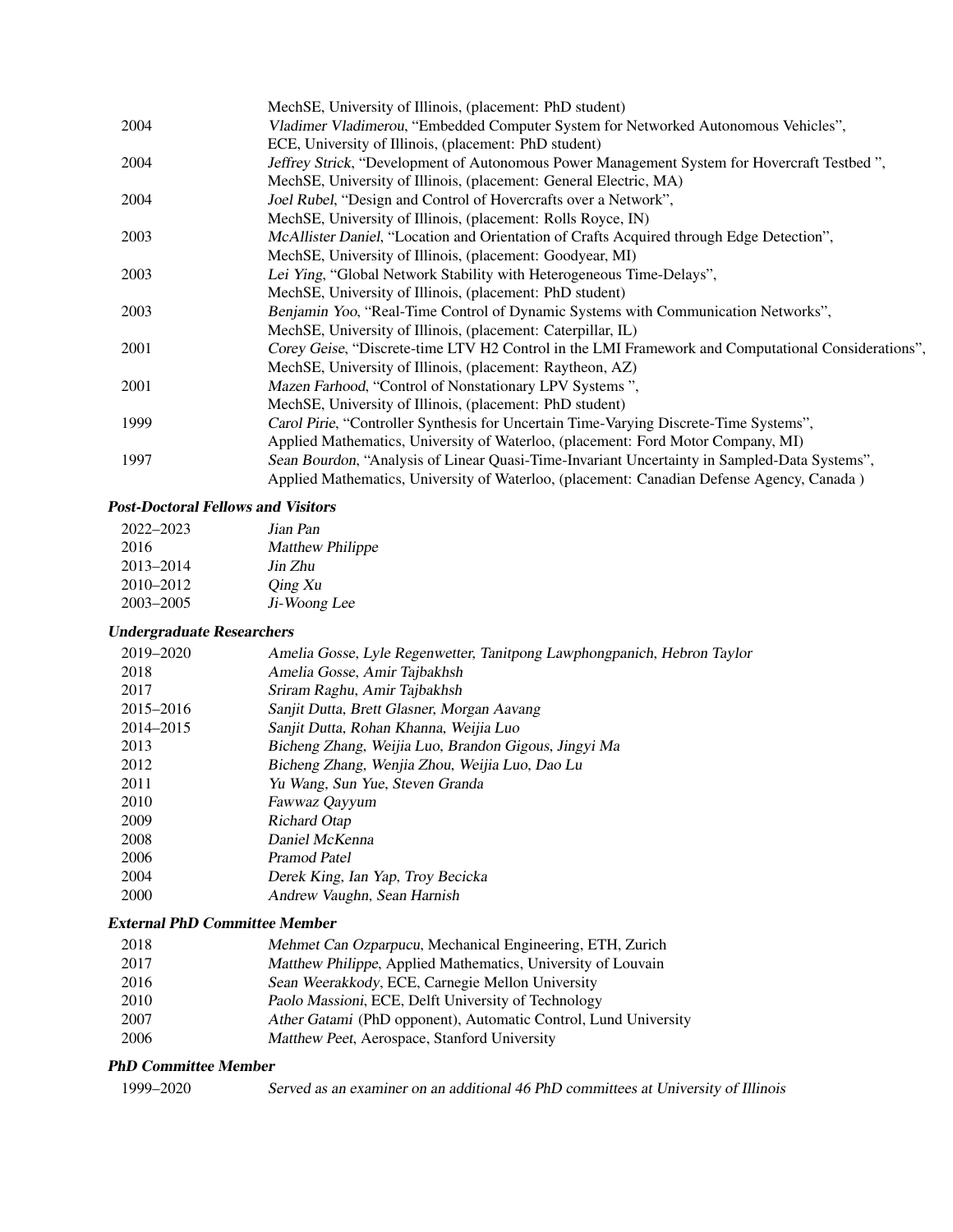# Teaching

- Graduate: Convex Optimization; Estimation and Stochastic Control; Nonlinear Systems; Convex Methods in Control; Linear Systems
- Undergraduate: Signal Processing; Analysis of Dynamical Systems; Feedback Control Theory; Calculus I; Calculus II; Dynamics
- Recognition: On the *[Teachers Ranked as Excellent List](https://citl.illinois.edu/citl-101/measurement-evaluation/teaching-evaluation/teaching-evaluations-(ices)/teachers-ranked-as-excellent)* at University of Illinois in Fall 2001, Fall 2004, Spring 2008, Fall 2010, Fall 2012, Spring 2014, Fall 2015, Spring 2016, Fall 2019

## Publications

## Under Review

- (UR1) Aaron Havens, Darioush Keivan, Peter Seiler, Geir Dullerud and Bin Hu, "Revisiting PGD Attack for Stability Analysis of Large-Scale Nonlinear Systems and Perception-Based Control", submitted to Learning for Dynamics and Control (L4DC), 2021.
- (UR2) Y. Wei, J. Zhu, X. Jiang, Y. Kang, and G.E. Dullerud, "Low Resource-Reallocation Defense Strategy for Repeated Security Games with No Prior Knowledge and Limited Observability", submitted to IEEE Transactions on Cognitive and Developmental Systems, 2021.
- (UR3) J. Jansch-Porto, B. Yu, G.E. Dullerud, "Global Convergence of Policy Gradient Methods for Markovian Jump Linear Quadratic Optimal Control, submitted IEEE Transactions on Automatic Control, 2021.
- (UR4) Wang, Y., H. Sibai, S. Mitra, and G.E. Dullerud, "Differentially Private Sequential Learning", in preparation.

#### **Books**

- (B1) G.E. Dullerud and F. Paganini, *A Course in Robust Control Theory: A Convex Approach*, Texts in Applied Mathematics, Springer, 2000.
- (B2) G.E. Dullerud, *Control of Uncertain Sampled-data Systems*, Systems & Control Series, Birkhauser, 1996.

#### Book Chapters

- (Ch1) D.P. Borgers, V.S. Dolk, G.E. Dullerud, A.R. Teel, and W.P.M.H. Heemels, "Time-Regularized and Periodic Event-Triggered Control for Linear Systems", Control subject to Computational and Communication Constraints: Current Challenges, Lecture Notes in Control and Information Sciences, Springer-Verlag, 2018.
- (Ch2) J.-W. Lee and G.E. Dullerud, "Stabilization of Switched LPV Control Systems," Control of LPV Systems with Applications, Lecture Notes in Control and Information Sciences, Springer-Verlag, 2012.
- (Ch3) C. Zhang, and G.E. Dullerud, "Decentralized Control with Communication Bandwidth Constraints," Distributed Decision Making and Control, Lecture Notes in Control and Information Sciences, Springer- Verlag, 2011.
- (Ch4) V. Vladimerou, P. Prabhakar, M. Viswanathan, and G.E. Dullerud, "STORMED Hybrid Systems," Automata, Languages and Programming, Lecture Notes in Computer Science, Volume 5126, Springer, 2009.
- (Ch5) L. Ying, R. Srikant, and G. E. Dullerud, "Distributed Function Computation in Wirelss Sensor Networks", Future Directions in Systems Research for Networked Sensing, V. Saligrama, eds., Springer, 2007.
- (Ch6) M. Farhood, and G.E. Dullerud, "Model Reduction of Strongly Stable NLPV Systems", Control of Uncertain Systems: Modelling, Approximation, and Design, Lecture Notes in Control and Information Sciences, Springer Publishing Co., 2006.
- (Ch7) V. Vladimerou, and G. E. Dullerud, "Wireless Control with Bluetooth", Handbook of Networked and Embedded Control Systems, Control Engineering Series, Birkhauser, 2005.
- (Ch8) R. Smith, and G. E. Dullerud, "Modeling and Validation of Nonlinear Feedback Systems", Robustness in Identification and Control, A. Garulli, A. Tesi, A. Vicino, eds., Springer Publishing Co., 1999.

#### Journal Publications

- (J1) Wang, Y., N. Roohi, M. West, M. Viswanathan, and G. Dullerud, "Verifying Stochastic Hybrid Systems via Mori-Zwanzig Model Reduction", to appear ACM Transactions on Embedded Computing Systems, 2022.
- (J2) J. Jansch-Porto, and G.E. Dullerud, "Decentralized Control of Switched-Systems with Receding Horizon Modal Information and Path-Dependent Performance Specifications: Theory and an Application", accepted to IEEE Transactions on Control Systems Technology, 2021.
- (J3) J. Zhu, K. Xia, Q. Ling, W. Chen, G.E. Dullerud, "Stabilization and optimization of discrete-time Markovian jump linear systems via mode feedback control", to appear in IEEE Transactions on Automatic Control, 2022.
- (J4) N. Strijbosch, G.E. Dullerud, A. Teel, M. Heemels, "L2-gain Analysis of Periodic, Event-Triggered Control and Self-Triggered Control using Lifting", accepted to IEEE Transactions on Automatic Control, 2020.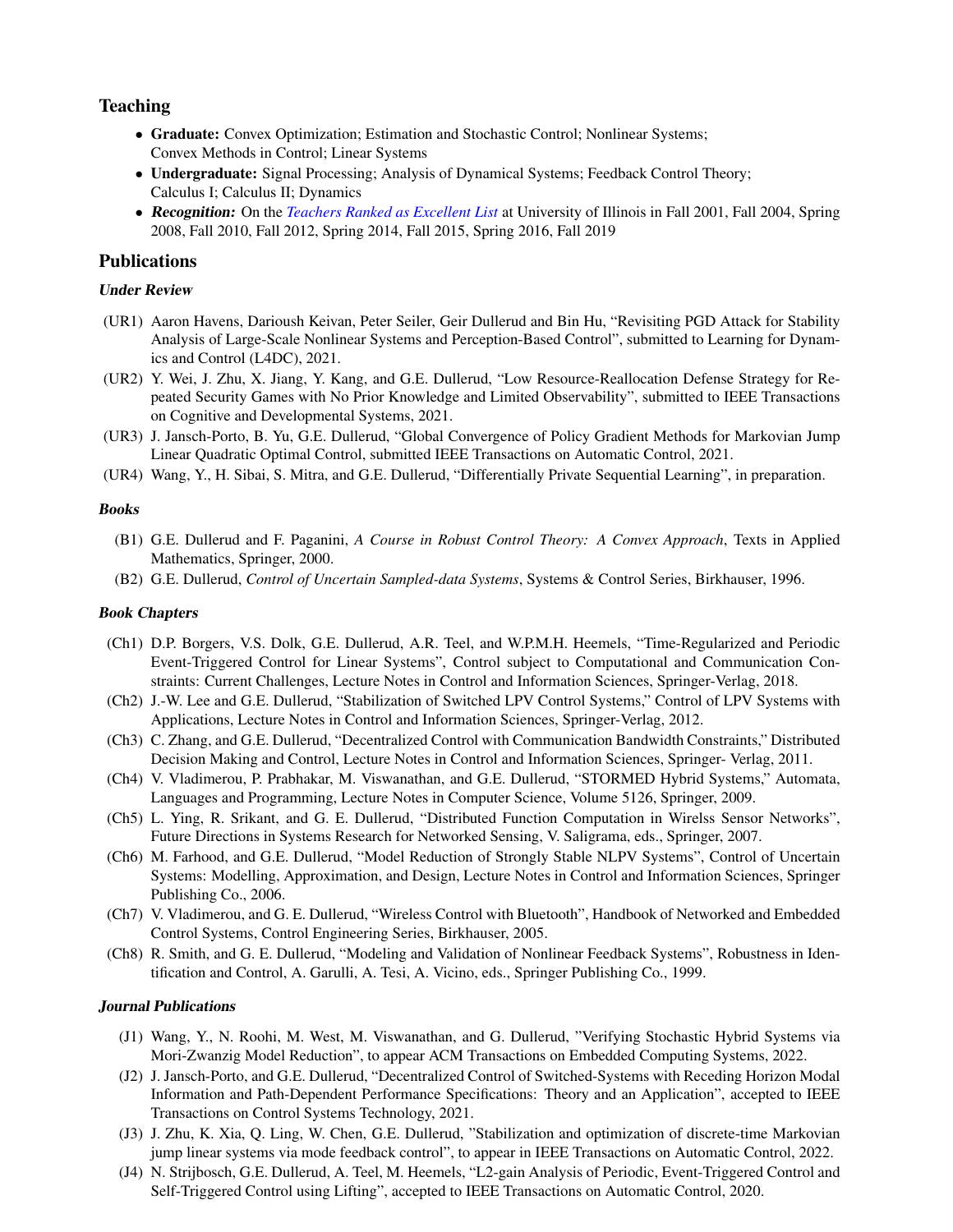- (J5) J. Zhu, X. Wu, C. Li, and G.E. Dullerud, "State and mode feedback control strategy for discrete-time Markovian jump linear systems with time-varying controllable mode transition probability matrix", accepted to International Journal of Robust and Nonlinear Control, 2020.
- (J6) D. Lee, G.E. Dullerud, and J. Hu,"Graph Lyapunov Functions for Switching Stabilization and Distributed Computation", accepted to Automatica, 2020.
- (J7) J. Zhu, C. Li, and G.E. Dullerud, "Asynchronous H-infinity control for 2-D hidden Markovian jump systems with partly known mode observation conditional probabilities", accepted to International Journal of Robust and Nonlinear Control, 2020.
- (J8) Y. Wang, N. Roohi, M. West, M. Viswanathan, and G.E. Dullerud, "Statistical verification of PCTL using antithetic and stratified samples", Journal of Formal Methods in System Design, 54:145-163, 2019.
- (J9) P.A. Maginnis, M. West, and G.E. Dullerud, "Exact, variance-reduced simulation of lattice continuous-time Markov chains with applications in reaction networks", Bulletin of Mathematical Biology, 81:3159-3184. (special issue in memory of D. Gillespie)
- (J10) J. Zhu, T. Luo, L. Yang, W. Xie, and G.E. Dullerud, "An Average Queue-length-difference Based Congestion Detection Algorithm in TCP/AQM Network", to appear in International Journal of Adaptive Control and Signal Processing, 32:742-752, 2018.
- (J11) M. Naghnaeian, P.G. Voulgaris, and G.E. Dullerud, "Lp Analysis and Synthesis of Linear Switched Systems: A Unified Framework," SIAM Journal of Control and Optimization, 56:1181-1205, 2018.
- (J12) Y. Wang, Z. Huang, S. Mitra, and G.E. Dullerud, "Differential Privacy and Entropy-minimizing Mechanisms in Feedback Systems," IEEE Transactions on Control of Network Systems, 4:118-130, 2017.
- (J13) Y. Wang, N. Roohi, M. Viswanathan, and G. Dullerud, "Stability of Linear Autonomous Systems Defined by Regular Switching Sequences," IEEE Transactions on Automatic Control, 62:2568-2575, 2016.
- (J14) P.A. Maginnis, M. West, and G. Dullerud, "Variance-reduced Tau-leaping using Anticorrelated Sample Paths," Journal of Computational Physics, 322:400-414, 2016.
- (J15) M. Philippe, R. Essick, G.E. Dullerud, and R.M. Jungers, "Stability of discrete-time switching systems with constrained switching sequences," accepted to Automatica, 72:242-250, 2016.
- (J16) W.P.M.H. Heemels, G.E. Dullerud, and A.R. Teel, "L2-gain Analysis for a Class of Hybrid Systems with Applications to Reset and Event-triggered Control: A Lifting Approach," IEEE Transactions on Automatic Control, 61:2766 - 2781, 2016.
- (J17) W. Xie, B. Zhang, J. Zhu, and G.E. Dullerud, "Decision-Control Mechanism for Markovian Jump Linear Systems with Gaussian Noise," Optimal Control, Applications and Methods, 37: 381-393, 2016.
- (J18) P. Prabhakar, M. Viswanathan, and G.E. Dullerud, "Stability preserving Simulations and Bisimulations for hybrid systems," IEEE Transactions on Automatic Control, 60: 3210 - 3225, 2015.
- (J19) B. Zhang, J. Zhu, and G.E. Dullerud, "Time Series Analysis for Congestion Detection in TCP/AQM Networks," IEEE Communications Letters, 19:331-334, 2015.
- (J20) A. Mishra, C. Langbort, and G.E. Dullerud, "Decentralized Control of Linear Switched Nested Systems with L-2 induced Norm Performance," IEEE Transactions on Control of Network Systems, 2:420-432, 2015.
- (J21) P. Prabhakar, Vladimerou, V., M. Viswanathan, and G. E. Dullerud, "A Decidable Class of Planar Linear Hybrid Systems," Theoretical Computer Science, 574:1-17, 2015.
- (J22) A. Mishra, C. Langbort, and G.E. Dullerud, "Optimal Control of a Stochastically Switched System with Decentralized Policies and Local Parameter Knowledge," IEEE Transactions on Automatic Control, 60:2086-2101, 2015.
- (J23) M. Farhood, D. Zhe, and G.E. Dullerud, "Distributed Control of Linear Time-varying Systems Interconnected over Arbitrary Graphs," International Journal of Robust and Nonlinear Control, 25(2):163319, 2015.
- (J24) Q. Xu, C. Zhang, and G. E. Dullerud, "Stabilization of Markovian Jump Linear Systems with Limited Information," ASME Journal of Dynamic Systems, Measurement, and Control, 136(3):031019-031029, 2014.
- (J25) R. Essick, J.-W. Lee, and G.E. Dullerud, "Control of Linear Switched Systems with Receding Horizon Modal Information," IEEE Transactions on Automatic Control, 59(9):2340-2352, 2014.
- (J26) V. Vladimerou, P. Prabhakar, M. Viswanathan, and G. E. Dullerud, "Verification of Bounded Discrete Horizon Hybrid Automata", IEEE Transactions on Automatic Control, 57:1445-1455, 2012.
- (J27) V. Vladimerou, P. Prabhakar, M. Viswanathan, and G. E. Dullerud, "STORMED Hybrid Games, Theoretical Computer Science, 412:67706785, 2011.
- (J28) J.-W. Lee, and G.E. Dullerud, "Supervisory Control and Measurement Scheduling for Discrete-Time Linear Systems," IEEE Transactions on Automatic Control, 56:873 - 879, 2011.
- (J29) J.-W. Lee, J.-W., and G. E. Dullerud, "Dynamic Sequential Team Multi-Hypothesis Testing Under Uniformly Distributed Nonstationary Observations", Systems & Control Letters, 57, 1030-1036, 2008.
- (J30) M. Farhood, and G. E. Dullerud, "Control Systems with Uncertain Initial Conditions", IEEE Transactions on Automatic Control, 53, 2646-2651, 2008.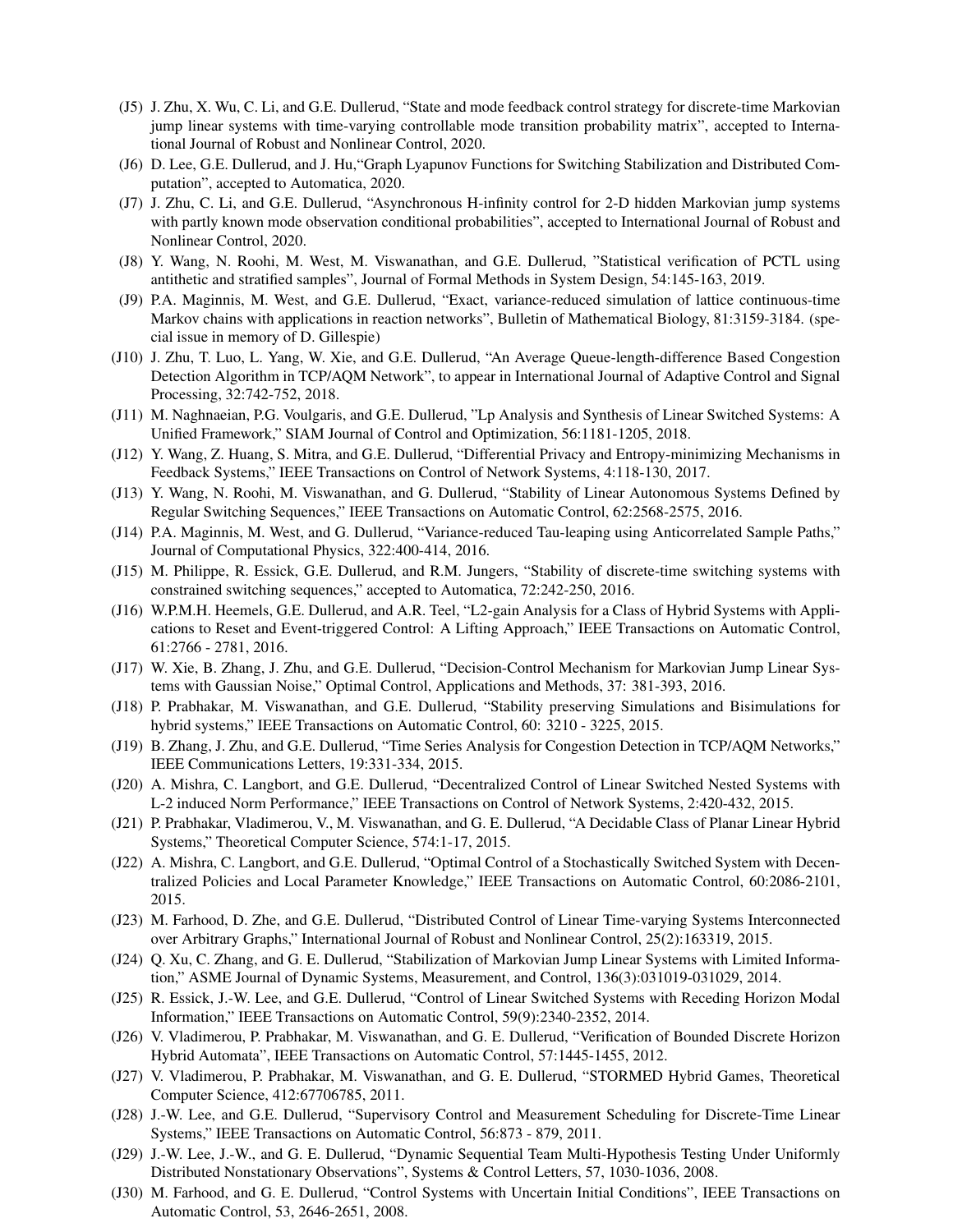- (J31) M. Farhood, and G. E. Dullerud, "LPV Control of Nonstationary Systems", Automatica, 44, 2108-2119, 2008.
- (J32) L. Ying, R. Srikant, A. Erylmaz, and G. E. Dullerud, "Distributed Fair Resource Allocation in Cellular Networks in the Presence of Heterogeneous Delays", IEEE Transactions on Automatic Control, 52, 129134, 2008.
- (J33) L. Ying, R. Srikant, and G. E. Dullerud, "Distributed Symmetric Function Computation in Noisy Wireless Sensor Networks", IEEE Transaction on Information Theory, 53, 4826-4833, 2007.
- (J34) J.-W. Lee, and G. E. Dullerud, "A Stability and Contractiveness Analysis of Discrete-Time Markovian Jump Linear Systems", Automatica, 43: 168-173, 2007.
- (J35) J.-W. Lee, and G. E. Dullerud, "Uniformly Stabilizing Sets of Switching Sequences for Switched Linear Systems", IEEE Transactions on Automatic Control, 52, 868-874, 2007.
- (J36) M. Farhood, and G. E. Dullerud, "Model Reduction of Nonstationary LPV Systems", IEEE Transactions on Automatic Control, 52:181-196, 2007.
- (J37) A. )Stubbs, V. Vladimerou, A. T. Fulford, D. King, and G. E. Dullerud, "Multi-Vehicle Systems Control Over Networks", IEEE Control Systems Magazine, 26:56-69, 2006.
- (J38) L. Ying, R. Srikant, A. Erylmaz, and G. E. Dullerud, "A Large Deviations Analysis of Scheduling in Wireless Networks", IEEE Transactions on Information Theory, 52:11, 5088-5098, 2006.
- (J39) J.-W. Lee, and G. E. Dullerud, "Uniform Stabilization of Discrete-Time Switched and Markovian Jump Linear", Automatica, 42:205-218, 2006.
- (J40) J.-W. Lee, and G. E. Dullerud, "Optimal Disturbance Attenuation for Discrete-Time Switched and Markovian Jump Linear Systems", SIAM Journal of Control and Optimization, 45:1329-1358, 2006.
- (J41) C.Pirie, S. Okudo, G. E. Dullerud, and D. A. Tortorelli, "Robust Linear Time-Varying Control for Trajectory Tracking: Computation and an Experimental Application", International Journal of Control, 79:4, 349-361, 2006.
- (J42) M. Farhood, and G. E. Dullerud, "On the Balanced Truncation of LTV Systems", IEEE Transactions on Automatic Control, 51:315-320, 2006.
- (J43) J. Kulkarni, M. Campbell, and G. E. Dullerud, "Stabilization of Spacecraft Flight in Halo Orbits: An H-infinity Approach", IEEE Transactions on Control Systems Technology, 14:572-578, 2006.
- (J44) L. Ying, G. E. Dullerud, and R. Srikant, "Global Stability of Internet Congestion Controllers with Heterogeneous Delays", IEEE-ACM Transactions on Networking, 14:579-591, 2006.
- (J45) M. Farhood, and G. E. Dullerud, "Duality and Eventually Periodic Systems", International Journal of Robust and Nonlinear Control, 15:575-599, 2005.
- (J46) M. Farhood, C. L. Beck, and G. E. Dullerud, "Model Reduction of Periodic Systems: A Lifting Approach", Automatica, 41:1085-1090, 2005.
- (J47) G.E. Dullerud, and R. D'Andrea, "Distributed Control of Heterogeneous Systems", IEEE Transactions on Automatic Control, 49:2113-2128, 2004.
- (J48) R. D'Andrea, and G. E. Dullerud, "Distributed Control Design for Spatially Interconnected Systems", IEEE Transactions on Automatic Control, 48:1470-1495, 2003.
- (J49) M. Farhood, and G. E. Dullerud, "LMI Tools for Eventually Periodic Systems", Systems and Control Letters, 47:417-432, 2002.
- (J50) G.E. Dullerud, and R. Smith, "A Nonlinear Functional Approach to LFT Model Validation", Systems & Control Letters, 47:1-11, 2002.
- (J51) S. Sastry, S. G. Kapoor, R. E. DeVor, and G. E. Dullerud, "Chatter Stability Analysis of the Variable Speed Face-Milling Process", ASME Journal of Manufacturing Science and Engineering, 123:753-756, 2001.
- (J52) C. Pirie, and G. E. Dullerud, "Robust Controller Synthesis for Uncertain Time-Varying Systems", SIAM Journal of Control and Optimization, 40:1312-1331, 2001.
- (J53) S.E. Bourdon, and G. E. Dullerud, "Uniform Robust Performance Against Quasi-LTI Uncertainty in Sampled-Data Systems", SIAM Journal of Control and Optimization, 40:298-327, 2001.
- (J54) S.E. Bourdon, and G. E. Dullerud, "Computing Quasi-LTI Robustness Margins in Sampled-Data Systems", IEEE Transactions on Automatic Control, 46:607-613, 2001.
- (J55) S. Lall, and G. Dullerud, "An LMI Solution to the Robust Synthesis Problem for Multi-Rate Sampled-Data Systems", Automatica, 37:1909-1922, 2001.
- (J56) G.E. Dullerud, and S. Lall, "A New Approach for Analysis and Synthesis of Time-Varying Systems", IEEE Transactions on Automatic Control, 44:1486-1497, 1999.
- (J57) G.E. Dullerud, "Computing the L2-Induced Norm of a Compression Operator", Systems & Control Letters, 37:87-91, 1999.
- (J58) G.E. Dullerud, and S. Lall, "Asynchronous Hybrid Systems with Jumps Analysis and Synthesis Methods", Systems & Control Letters, 37:61-69, 1999.
- (J59) R. Smith, G.E. Dullerud, S. Ragnan, and K. Poolla, "Model Validation for Dynamically Uncertain Systems", Mathematical Modelling of Systems, 3:43-58, 1997.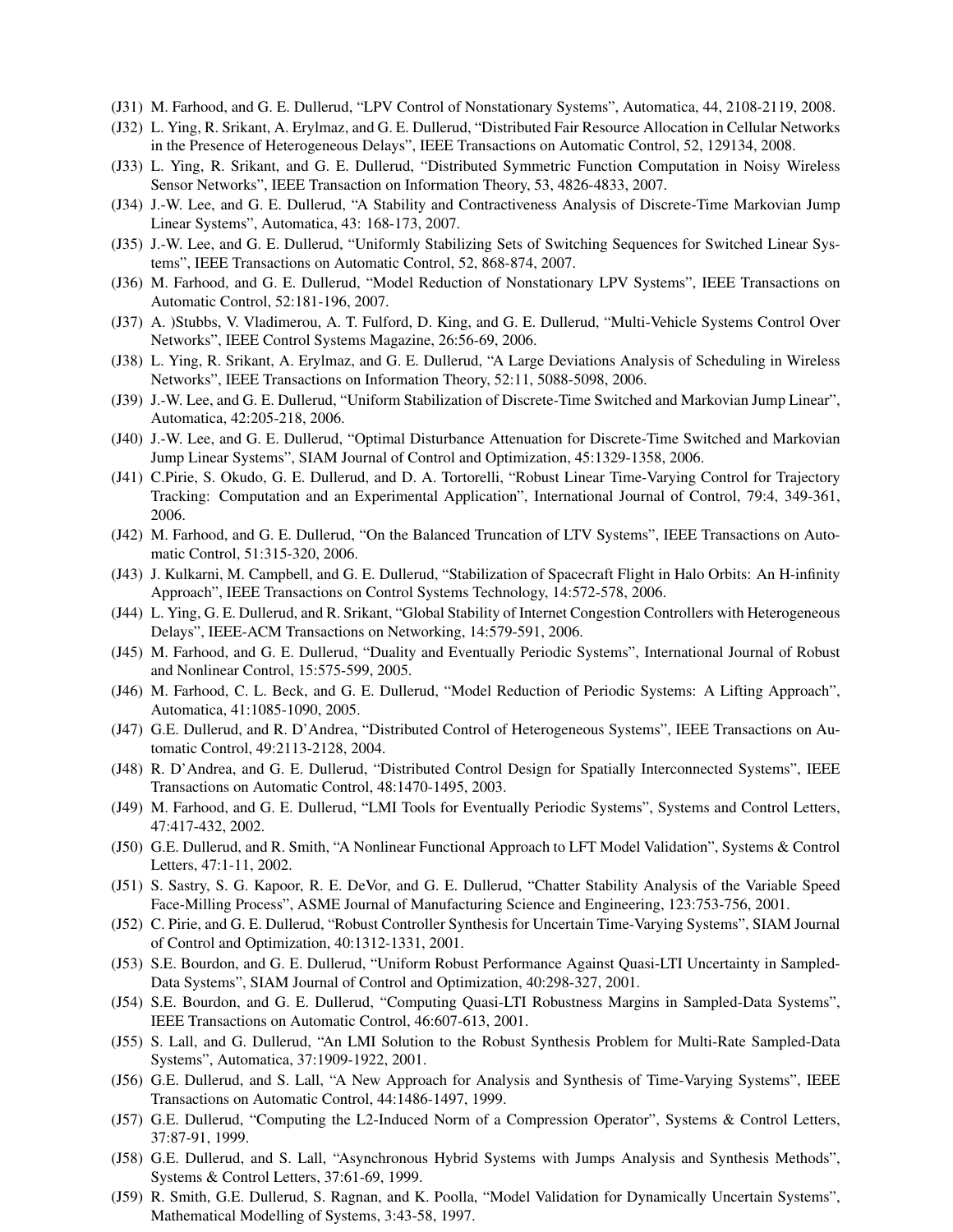- (J60) G.E. Dullerud, and R. Smith, "Sampled-Data Model Validation: An Algorithm and Experimental Application", International Journal of Robust and Nonlinear Control, 6:1065-1078, 1996.
- (J61) G.E. Dullerud, and K. Glover, "Robust Performance of Periodic Systems", IEEE Transactions on Automatic Control, 41:1146-1159, 1996.
- (J62) R. Smith, and G. E. Dullerud, "Continuous-Time Control Model Validation Using Finite Experimental Data", IEEE Transactions on Automatic Control, 41:1094-1105, 1996.
- (J63) G.E. Dullerud, and R. Smith, "A Continuous-Time Extension Condition", IEEE Transactions on Automatic Control, 41:738-742, 1996.
- (J64) G.E. Dullerud, and K. Glover, "Analysis of Structured LTI Uncertainty in Sampled-data Systems", Automatica, 31:99-113, 1995.
- (J65) G.E. Dullerud, and K. Glover, "Robust Stabilization of Sampled-Data Systems to Structured LTI Perturbations", IEEE Transactions on Automatic Control, 38:1497-1508, 1993.
- (J66) G.E. Dullerud, and B. A. Francis, "L1 Analysis and Design of Sampled-Data Systems", IEEE Transactions on Automatic Control, 37:436-446, 1992.

#### Refereed Conference Articles

- (C1) D. Esfahani, A. Havens, P. Seiler, G.E. Dullerud, and B. Hu, "A Model-free Adversarial Reinforcement Learning Approach for mu-Synthesis", accepted to American Control Conference (ACC), 2022.
- (C2) K.-Y. Tseng, J.S. Shamma, G.E. Dullerud, "Low-fidelity Gradient Updates for High-fidelity Reprogrammable Iterative Learning Control", accepted to American Control Conference (ACC), 2022.
- (C3) K.-Y. Tseng, J.S. Shamma, G.E. Dullerud, "GRILC: Gradient-based Reprogrammable Iterative Learning Control for Autonomous Systems", accepted to NeurIPS 2021 Workshop on Deployable Decision Making in Embodied Systems(EXTENDED ABSTRACT ONLY), 2021.
- (C4) H. Darir, H. Sibai, N. Borisov, G. Dullerud and S. Mitra, "MLEFlow: Learning from History to Improve Load Balancing in Tor with Guarantees", accepted to Privacy Enhancing Technologies Symposium (PETS), 2022.
- (C5) N. Musavi, D. Sun, S. Mitra, G.E. Dullerud, and S. Shakkottai, "Verification and Parameter Synthesis for Stochastic Systems using Optimistic Optimization", to appear at IEEE Conference on Control Technology and Applications(CCTA), 2021.
- (C6) N. Musavi, D. Sun, S. Mitra, G.E. Dullerud, and S. Shakkottai, "Optimistic Optimization for Statistical Model Checking with Regret Bound", Symbolic-Numeric methods for Reasoning about CPS and IoT (SNR), 2020.
- (C7) Y. Wang, N. Roohi, M. West, M. Viswanathan and G.E. Dullerud, "Verifying PCTL Specifications on Markov Decision Processes via Reinforcement Learning", to appear Proceedings of IEEE Conference on Decision and Control (CDC), 2020.
- (C8) N. Roohi, Y. Wang, M. West, G.E. Dullerud, and M. Viswanathan, "STMC: Statistical Model Checker with Stratified and Antithetic Sampling", to appear Proceedings of Computer Aided Verification (CAV), 2020.
- (C9) J. Jansch-Porto, and G.E. Dullerud, "Robust decentralized control with UWB based P2P communication", Proceedings of IFAC World Congress, 2020.
- (C10) J. Jansch-Porto, B. Hu, and G.E. Dullerud, "Policy Learning of MDPs with Mixed Continuous/Discrete Variables: A Case Study on Model-Free Control of Markovian Jump Systems", Proceedings of Learning for Dynamics and Control (L4DC), 2020.
- (C11) R. Ghosh, J. Jansch-Porto, C. Hsieh, A. Gosse, M. Jiang, H. Taylor, P. Du, S. Mitra, and G.E. Dullerud, "Cy-PhyHouse: A programming, simulation, and deployment toolchain for heterogeneous distributed coordination", Proceedings of International Conference on Robotics and Automation (ICRA), 2020.
- (C12) ) J. Jansch-Porto, B. Hu, and G.E. Dullerud, "Convergence Guarantees of Policy Optimization Methods for Markovian Jump Linear Systems", Proceedings of American Control Conference, 2019.
- (C13) H. Darir, H. Sibai, N. Borisov, G.E. Dullerud and S. Mitra, "TightRope: Towards Optimal Load-balancing of Paths in Anonymous Networks", Proceedings of Workshop on Privacy in Electronic Society (WPES), 2018.
- (C14) Y. Wang, N. Roohi, M. West, M. Viswanathan, and G.E. Dullerud, "Statistical Verification of PCTL Using Stratified Samples," Proceedings of Analysis and Design of Hybrid Systems (ADHS), 2018.
- (C15) R. Essick, and G.E. Dullerud, "Application of a Message-Passing Decomposition of Sparsely-Coupled Linear Programming Problems to the Uniform Stabilization of Positive Switched Linear Systems", Proceedings of the American Control Conference (ACC), 2018.
- (C16) J.J. Porto, and G.E. Dullerud, "Decentralized Control of Switched-Systems with Path-Dependent l2-induced Bounds", Proceedings of the American Control Conference (ACC), 2018.
- (C17) N. Strijbosch, G.E. Dullerud, A.R. Teel, and W.P.M.H. Heemels, "L2-gain Analysis of Periodic Event-triggered and Self-triggered Control Systems with Delays using Lifting Techniques," Proceedings of IEEE Conference on Decision and Control (CDC), 2017.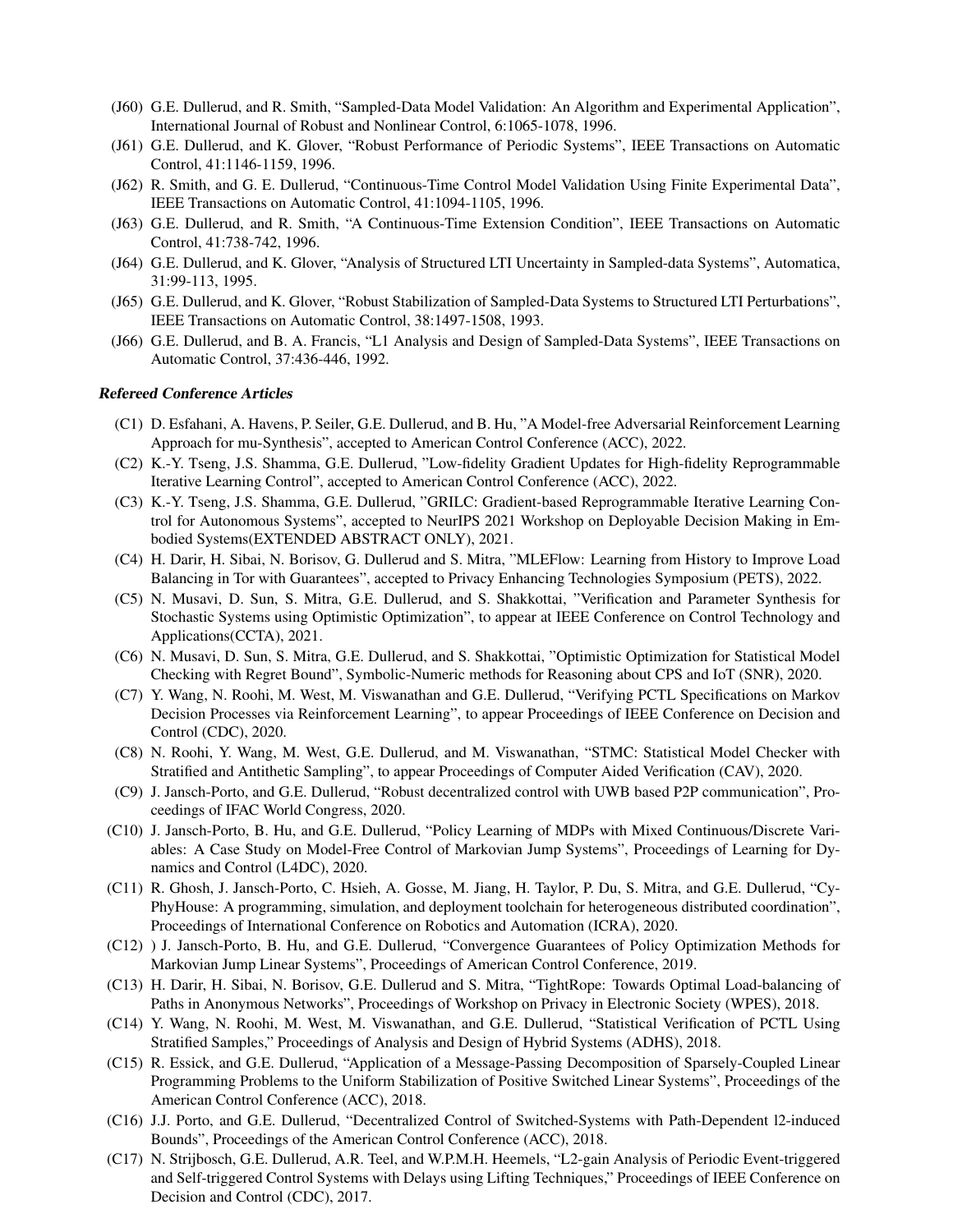- (C18) L. Buccafusca, C.L. Beck, and G.E. Dullerud, "Modeling and Maximizing Power in Wind Turbine Arrays," IEEE Conference on Control Technology and Applications (CCTA), 2017.
- (C19) Y. Wang, S. Mitra, and G.E. Dullerud, "Differential Privacy and Minimum-Variance Unbiased Estimation in Multi-agent Control Systems," Proceedings of IFAC World Congress, 2017.
- (C20) Y. Wang, N. Roohi, M. West, G.E. Dullerud, and M. Viswanathan, "Statistical Verification of the Toyota Powertrain Control Verification Benchmark," Proceedings of Hybrid Systems: Computation and Control (HSCC), 2017.
- (C21) J. Jansch-Porto, and G.E. Dullerud, "Decentralized Control with Moving-Horizon Linear Switched Systems: Synthesis and Testbed Implementation," Proceedings of American Control Conference (ACC), 2017.
- (C22) J. Cortes, G. E. Dullerud, S. Han, J. Le Ny, S. Mitra, G. J. Pappas, "Differential privacy in control and network systems", Proceedings of IEEE Conference on Decision and Control, 2016.
- (C23) Y. Wang, Z. Huang, S. Mitra, and G.E. Dullerud, "Differential Privacy, Entropy, and Distributed Systems", Proceedings of IEEE Conference on Decision and Control(CDC), 2016.
- (C24) M. Philippe, R. Essick, G.E. Dullerud, and R.M. Jungers, "Extremal storage functions and minimal realizations of discrete-time linear switching systems," Proceedings of IEEE Conference on Decision and Control (CDC), 2016.
- (C25) Y. Wang, M. Hale, M. Egerstedt, and G. Dullerud, "Differentially Private Objective Functions in Distributed Cloud-based Optimization," Proceedings of IEEE Conference on Decision and Control (CDC), 2016.
- (C26) Y. Wang, N. Roohi, M. Viswanathan, M. West, and G. Dullerud, "Verifying Continuous-time Stochastic Hybrid Systems via Mori-Zwanzig Model Reduction," Proceedings of IEEE Conference on Decision and Control (CDC), 2016.
- (C27) G.E. Dullerud, "Lyapunov Constructions, Formal Proof Frameworks, and Computation-Based Verification for Complex Systems," Proceedings of the European Control Conference, 2016. (ABSTRACT ONLY)
- (C28) M. Naghnaeian, P.G. Voulgaris, and G.E. Dullerud, "A Unified Framework for l-p Analysis and Synthesis of Linear Switched Systems," Proceedings of American Control Conference(ACC), 2016.
- (C29) P.A. Maginnis, M. West, and G.E. Dullerud, "Model Predictive Control of Markov Jump Processes with Anticorrelated Variance Reduced Monte Carlo Estimation," Proceedings of American Control Conference(ACC), 2016.
- (C30) Y. Wang, N. Roohi, M. West, M. Viswanathan, and G. Dullerud, "Continuous-time Nonlinear Systems and Statistical Verification," Proceedings of IFAC Conference on Analysis and Design of Hybrid Systems (ADHS), 2015.
- (C31) R. Essick, M. Philippe, G.E. Dullerud, and R.M. Jungers, "The minimum achievable stability radius of switched linear systems with feedback," Proceedings of IEEE Conference on Decision and Control (CDC), 2015.
- (C32) Z. Huang, Y. Wang, S. Mitra, and G. Dullerud, "Controller Synthesis for Linear Time-varying Systems with Adversaries," Proceedings of IEEE Conference on Decision and Control(CDC), 2015.
- (C33) W.P.M.H. Heemels, G.E. Dullerud, and A.R. Teel, "A lifting approach to L2-gain analysis of periodic eventtriggered and switching sampled-data control systems," IEEE Conference on Decision and Control(CDC), 2015.
- (C34) R. Essick, and G. Dullerud, "Minimum achievable decay rates of the discrete linear inclusion," Proceedings of the American Control Conference(ACC), 2015.
- (C35) S. Lee, G.E. Dullerud, and E. Polak, "On the Real-time Application of Receding Horizon Control in Harbor Defense," Proceedings of the American Control Conference(ACC), 2015.
- (C36) Y. Wang, N. Roohi, M. West, M. Viswanathan, and G.E. Dullerud, "Statistical Verification of Nonlinear Systems Using Set Oriented Methods," Proceedings of Hybrid Systems: Control and Computation (HSCC), 2015.
- (C37) P.A. Maginnis, M. West, and G.E. Dullerud, "Exact Simulation of Continuous Time Markov Jump Processes with Anticorrelated Variance Reduced Monte Carlo Estimation," Proceedings IEEE Conference on Decision and Control(CDC), 2014.
- (C38) Y. Wang, Z. Huang, S. Mitra, and G.E. Dullerud, "Entropy-minimizing Mechanism for Differential Privacy of Discrete-time Linear Feedback Systems," Proceedings of IEEE Conference on Decision and Control(CDC), 2014.
- (C39) Y. Wang, N. Roohi, M. Viswanathan, and G.E. Dullerud, "Stability of Linear Autonomous Systems Under Regular Switching Sequences," Proceedings of the IEEE Conference on Decision and Control(CDC), 2014.
- (C40) Z. Huang, Y. Wang, S. Mitra, and G.E. Dullerud, "On the cost of differential privacy in distributed control systems," Proceedings of ACM International Conference on High Confidence Networked Systems (HiCons), 2014.
- (C41) R. Essick, J.-W. Lee, and G.E. Dullerud, "Path-by-path output regulation of switched systems with a receding horizon of modal knowledge," Proceedings of the American Control Conference(ACC), 2014.
- (C42) A. Mishra, C. Langbort, and G.E. Dullerud, "Decentralized control of linear time-varying nested systems with Hinfinity-type performance," Proceedings of the American Control Conference(ACC), 2014.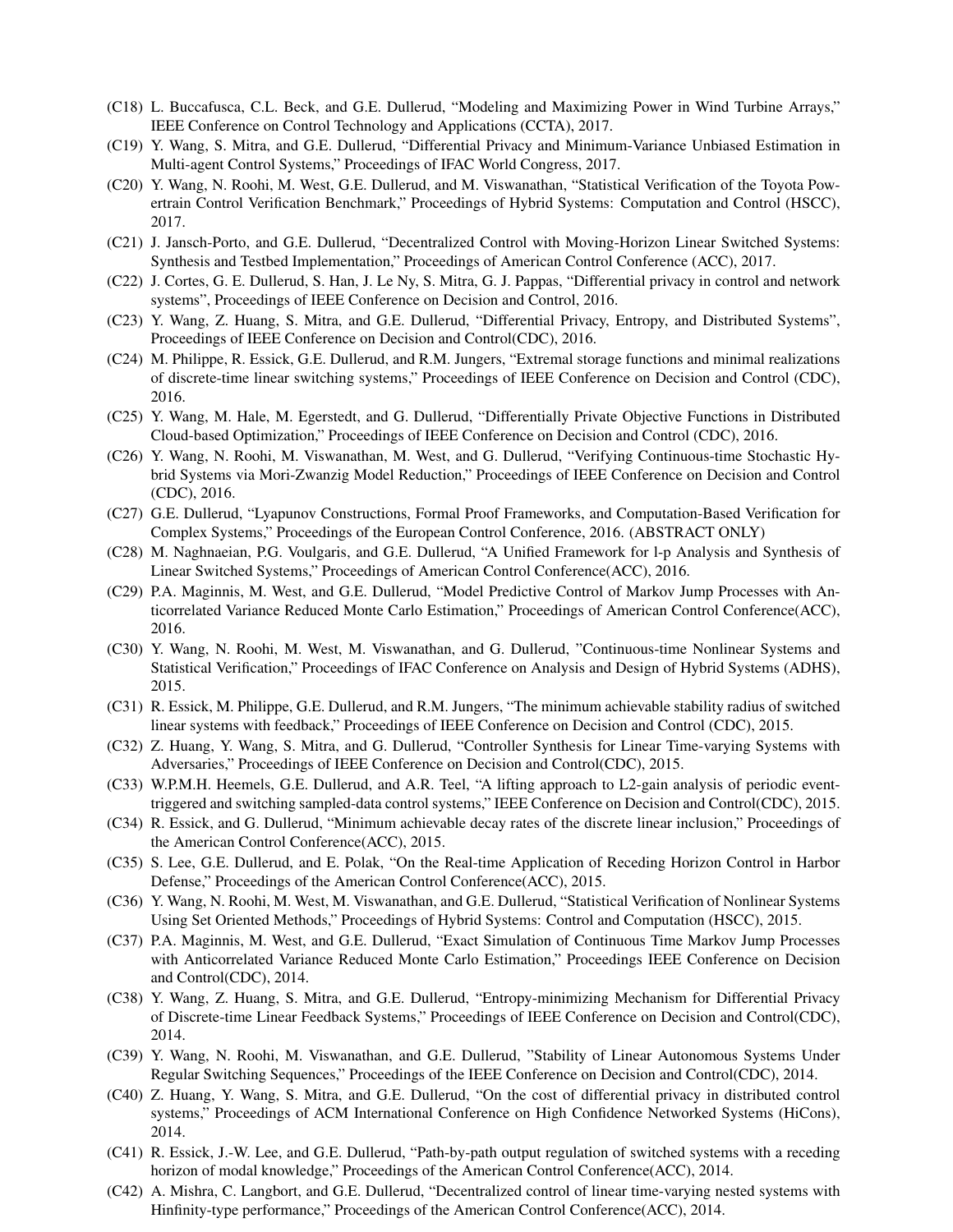- (C43) P.A. Maginnis, M. West, and G.E. Dullerud, "Anticorrelated Discrete-Time Stochastic Simulation," to appear in Proceedings of IEEE Conference on Decision and Control (CDC), 2013.
- (C44) A. Mishra, C. Langbort, and G.E. Dullerud, "Optimal decentralized control of a stochastically switched system with local parameter knowledge", Proceedings of the European Control Conference(ECC), 2013.
- (C45) M. Farhood, and G.E. Dullerud, "Control of spatially distributed nonstationary systems over arbitrary graph structures with communication latency," Proceedings of American Control Conference(ACC), 2013.
- (C46) Z. Huang, S. Mitra, and G.E. Dullerud, "Differentially Private Iterative Synchronous Consensus," ACM Workshop on Privacy in the Electronic Society (WPES), 2013.
- (C47) A. Mishra, C. Langbort, and G.E. Dullerud, "A Team Theoretic Approach to Decentralized Control of Systems with Stochastic Parameters," Proceedings of IEEE Conference on Decision and Control(CDC), 2012.
- (C48) P.A. Maginnis, M. West, and G.E. Dullerud, "Application of Variance Reduction Techniques for Tau-Leaping Systems to Particle Filters," IEEE Conference on Decision and Control(CDC), 2012.
- (C49) R. Essick, and G.E. Dullerud, "An Exact Convex Solution to Receding Horizon Control," Proceedings of the American Control Conference(ACC), 2012. (best presentation in session)
- (C50) P. Prabhakar, M. Viswanathan, and G.E. Dullerud, "Pre-orders for Reasoning About Stability," Hybrid Systems: Control and Computation (HSCC), 2012.
- (C51) A. Mishra, and G.E. Dullerud, "On an Operator-pencil Approach to Distributed Control of Heterogeneous Systems," Proceedings of IEEE Conference on Decision and Control(CDC), 2011.
- (C52) J.-W. Lee, and G.E. Dullerud, "Joint Synthesis of Switching and Feedback for Linear Systems in Discrete Time," Hybrid Systems: Computation and Control (HSCC), 2011.
- (C53) 61. G.E. Dullerud, "Control with Multi-resolution Sensing over Networks," Workshop on Multi-agent Control and Estimation, LCCC, Lund, Sweden, 2010. (ABSTRACT ONLY)
- (C54) C. Zhang, and G.E. Dullerud, "Uniform Stabilization of Markovian Jump Linear Systems with Logarithmic Quantization - A Convex Approach," Proceedings of the IEEE Conference on Decision and Control (CDC), 2009.
- (C55) P. Prabhakar, V. Vladimerou, M. Viswanathan, and G.E. Dullerud, "Tolerant Systems using Polynomial Approximations," Proceedings of the IEEE Real-Time Systems Symposium (RTSS), 2009.
- (C56) T. Leman, N. Hovakimyan, G. E. Dullerud, K. Wise, and T. Wendel, "L1 Adaptive Controller for Augmentation of Dynamic Inversion Based Flight Control Laws", Proceedings of the AIAA Conference on Guidance, Navigation, and Control, 2009.
- (C57) C. Zhang, K. Chen, and G. E. Dullerud, "Stabilization of Markovian Jump Linear Systems with Limited Information - A Convex Approach", Proceedings of the American Control Conference(ACC), 2009.
- (C58) V. Vladimerou, P. Prabhakar, M. Viswanathan, and G. E. Dullerud, "STORMED hybrid games", Proceedings of Hybrid Systems Control Conference, 2009.
- (C59) J.-W. Lee, G. E. Dullerud, and P. P. Khargonekar, "Path-by-Path LQG Control of Discrete-Time Switched and Markovian Jump Linear Systems", Proceedings of the IEEE Conference on Decision and Control, 2008.
- (C60) C. Zhang, and G. E. Dullerud, "Analysis of Sampled-data Interconnected Systems", Proceedings of the IEEE Conference on Decision and Control(CDC), 2008.
- (C61) V. Vladimerou, P. Prabhakar, M. Viswanathan and G. E. Dullerud, "STORMED Hybrid Systems, International Colloquium on Automata", Languages and Programming (ICALP), 2008.
- (C62) P. Prabhakar, V. Vladimerou, M, Viswanathan, and G. E. Dullerud, "Analysis of Stormed Hybrid Systems", Proceedings of Hybrid Systems: Computation and Control (HSCC), 2008.
- (C63) C. Zhang, and G. E. Dullerud, "Finite Gain Stabilization with Logarithmic Quantization", Proceedings of the IEEE Conference on Decision and Control (CDC), 2007.
- (C64) J.-W. Lee, G. E. Dullerud, and P. P. Khargonekar, "An Output Regulation Problem for Switched Linear Systems in Discrete", Proceedings of the IEEE Conference on Decision and Control(CDC), 2007.
- (C65) C. Zhang, and G. E. Dullerud, "Decentralized Control with Bandwidth Constraints", Proceedings of the American Control Conference(ACC), 2007.
- (C66) Z. Di, M. Farhood, and G. E. Dullerud, "Control of Distributed Systems over Graphs", Proceedings of the IEEE Conference on Decision and Control(CDC), 2006.
- (C67) L. Ying, R. Srikant, and G. E. Dullerud, "Multi-User Scheduling in Wireless Networks with ZoS Constraints", Proceedings of the IEEE International Symposium on Information Theory, 2006.
- (C68) L. Ying, R. Srikant, and G. E. Dullerud, "Distributed Symmetric Function Computation in Noisy Wireless Sensor Networks with Binary Data'", Proceedings of the Intl. Symposium on Modeling and Optimization in Mobile, Ad Hoc, and Wireless Networks (WiOpt), 2006.
- (C69) J.-W. Lee, and G. E. Dullerud, "Uniform Disturbance Attenuation for Markovian Jump Linear Systems in Discrete Time", Proceedings of the IEEE Conference on Decision and Control(CDC), 2005.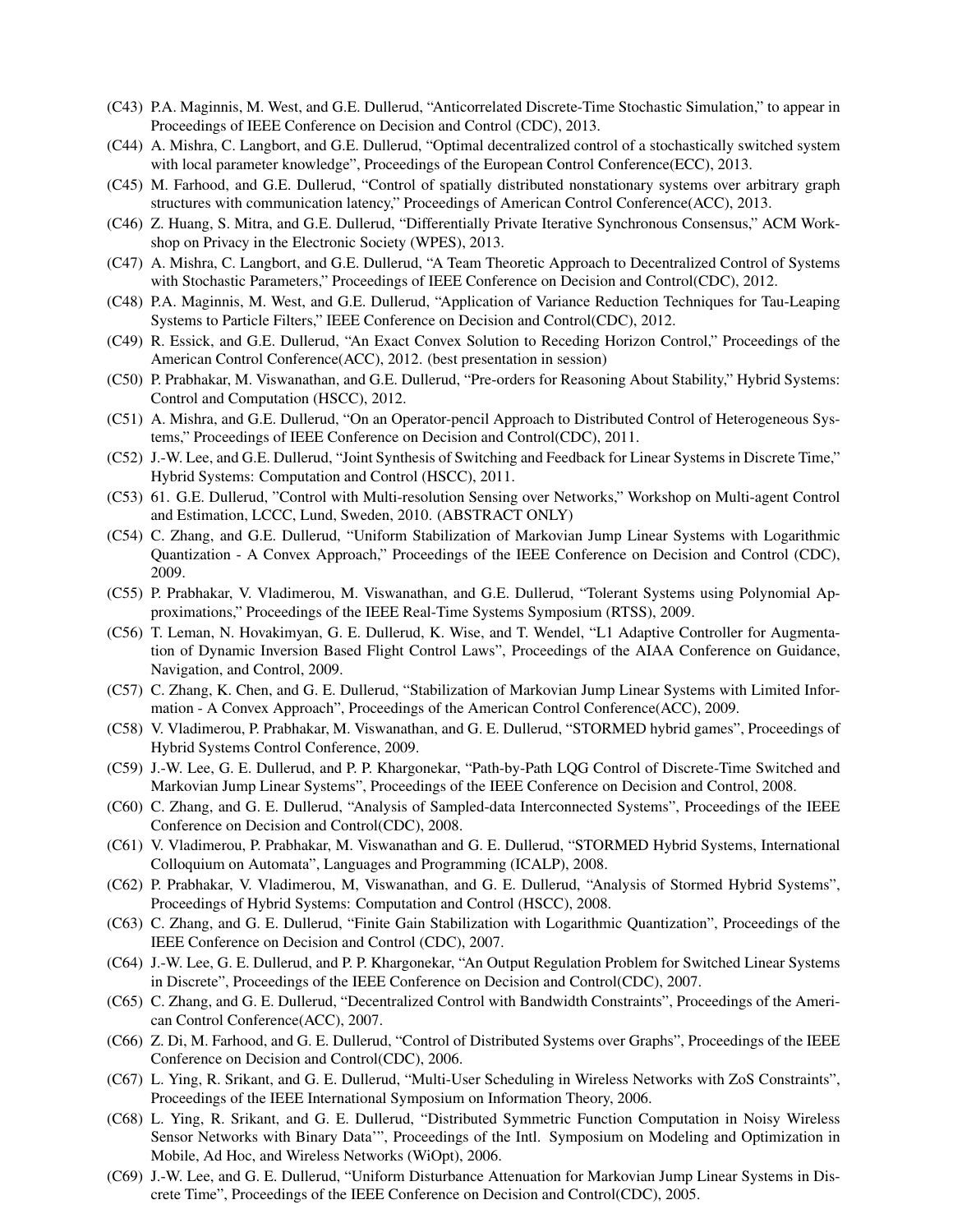- (C70) L. Ying, L., R. Srikant, and G. E. Dullerud, "A Large Deviations Analysis of Scheduling in Wireless Networks", Proceedings of the IEEE Conference on Decision and Control(CDC), 2005.
- (C71) L. Ying, R. Srikant, A. Eryilmaz, and G.E. Dullerud, "Distributed Fair Resource Allocation in Cellular Networks in the Presence of Heterogeneous Delays", Proceedings of the Intl. Symposium on Modeling and optimization in Mobile, Ad Hoc, and Wireless Networks, (WiOpt), 2005.
- (C72) L. Ying, G. E. Dullerud, R. Srikant, "Global Stability of Internet Congestion Controllers with Delayed Feedback and One-Bit Marking", Proceedings of the 5th IFAC Workshop on Time-Delay Systems, 2004.
- (C73) J.-W. Lee, and G. E. Dullerud, "A Dynamic Decentralized Sequential Multi-Hypothesis Testing Problem under Uniformly Distributed Nonstationary Obsevations", Proceedings of the IEEE Conference on Decision and Control(CDC), 2004.
- (C74) M. Farhood, and G. E. Dullerud, "On the Balanced Truncation of LTV Systems", Proceedings of the American Control Conference(ACC), 2004.
- (C75) L. Ying, G. E. Dullerud, and R. Srikant, "Global Stability of Internet Congestion Controllers with Heterogeneous Delays", Proceedings of the American Control Conference(ACC), 2004.
- (C76) V. Vladimerou, A. Stubbs, J. Rubel, A. Fulford, and G. E. Dullerud, "A Hovercraft Testbed for Decentralized and Cooperative Control", Proceedings of the American Control Conference(ACC), 2004.
- (C77) M. Farhood, and G. E. Dullerud, "On the l-2 Induced Control for Eventually Periodic Systems", Proceedings of the American Control Conference(ACC), 2004.
- (C78) J.-W. Lee, and G. E. Dullerud, "Analysis of Mode Dependent Statistics of Markovian Jump Linear Systems", Proceedings of the IEEE Conference on Decision and Control(CDC), 2003.
- (C79) M. Farhood, C. L. Beck, and G. E. Dullerud, "Model Reduction of Stabilizable Nonstationary LPV Models", Proceedings of the IEEE Conference on Decision and Control(CDC), 2003.
- (C80) M. Farhood, C. L. Beck, and G. E. Dullerud, "On the Model Reduction of Nonstationary LPV Systems", Proceedings of the American Control Conference(ACC), 2003.
- (C81) A. Stubbs, V. Vladamirou, A. Vaughn, and G. E. Dullerud, "Development of a Vehicle Network Control Testbed", Proceedings of the American Control Conference(ACC), 2002.
- (C82) A. Stubbs, A., V. Vladamirou, J. Rubel, and G. E. Dullerud, "Distributed Control of Networked Vehicles", Proceedings of the IEEE Conference on Decision and Control(CDC), 2002.
- (C83) M. Farhood, and G. E. Dullerud, "LMI Tools for Eventually Periodic Systems", Proceedings of the American Control Conference(CDC), 2002.
- (C84) M. Farhood, C. L. Beck, and G. E. Dullerud, "Model Reduction of Nonstationary LPV Systems", Proceedings of the IEEE Conference on Decision and Control(CDC), 2002.
- (C85) M. Farhood, and G. E. Dullerud, "Control of Non-Stationery LPV Systems", Proceedings of the IEEE Conference on Decision and Control(CDC), 2001.
- (C86) A. Stubbs, and G. E. Dullerud, "Networked Control using Distributed Architectures, Symposium on Networked Control", ASME Annual Meeting, 2001.
- (C87) C. Pirie, and G. E. Dullerud, "Controller Synthesis for Robust Performance in LTV Systems", Proceedings of the American Controls Conference(CDC), 2000.
- (C88) R. Smith, G. E. Dullerud, and S. Miller, "Model Validation for Nonlinear Feedback Systems", Proceedings of the IEEE Conference on Decision and Control(CDC), 2000.
- (C89) R. Smith, A. Banaszuk, and G. E. Dullerud, "Model Validation Approaches for Nonlinear Feedback Systems Using Frequency Response Measurements", Proceedings of the IEEE Conference on Decision and Control(CDC), 1999.
- (C90) G.E. Dullerud, and R. D'Andrea, "Distributed Control of Inhomogeneous Systems with Boundary Conditions", Proceedings of the IEEE Conference on Decision and Control(CDC), 1999.
- (C91) R. D'Andrea, C. Beck, and G. E. Dullerud, "Temporal Discretization of Spatially Distributed Systems", Proceedings of the IEEE Conference on Decision and Control(CDC), 1999.
- (C92) G.E. Dullerud, and R. S. Smith, "The Validation of Model Sets on the Basis of Closed-Looped Feedback System Generated Data", Proceedings of the IEEE International Symposium on Computer-Aided Control Systems and Design, 1999.
- (C93) L. Chen, R. S. Smith, and G. E. Dullerud, "A Linear Perturbation Model for a Nonlinear System Linearized at an Equilibrium Neighborhood", Proceedings of the IEEE Conference on Decision and Control(CDC), 1998.
- (C94) G.E. Dullerud, R. D'Andrea, and S. G. Lall, "Control of Spatially Varying Distributed Systems", Proceedings of the IEEE Conference on Decision and Control(CDC), 1998.
- (C95) R. D'Andrea, G. E. Dullerud, and S. G. Lall, "l-2 Controller Synthesis for Multidimensional Systems", Proceedings of the IEEE Conference on Decision and Control(CDC), 1998.
- (C96) G.E. Dullerud, and R. Smith, "Modeling of Uncertain Nonlinear Systems along Trajectories: a Validation Based Approach", Proceedings of the Symposium on Mathematical Theory of Networks and Systems (MTNS), 1998.